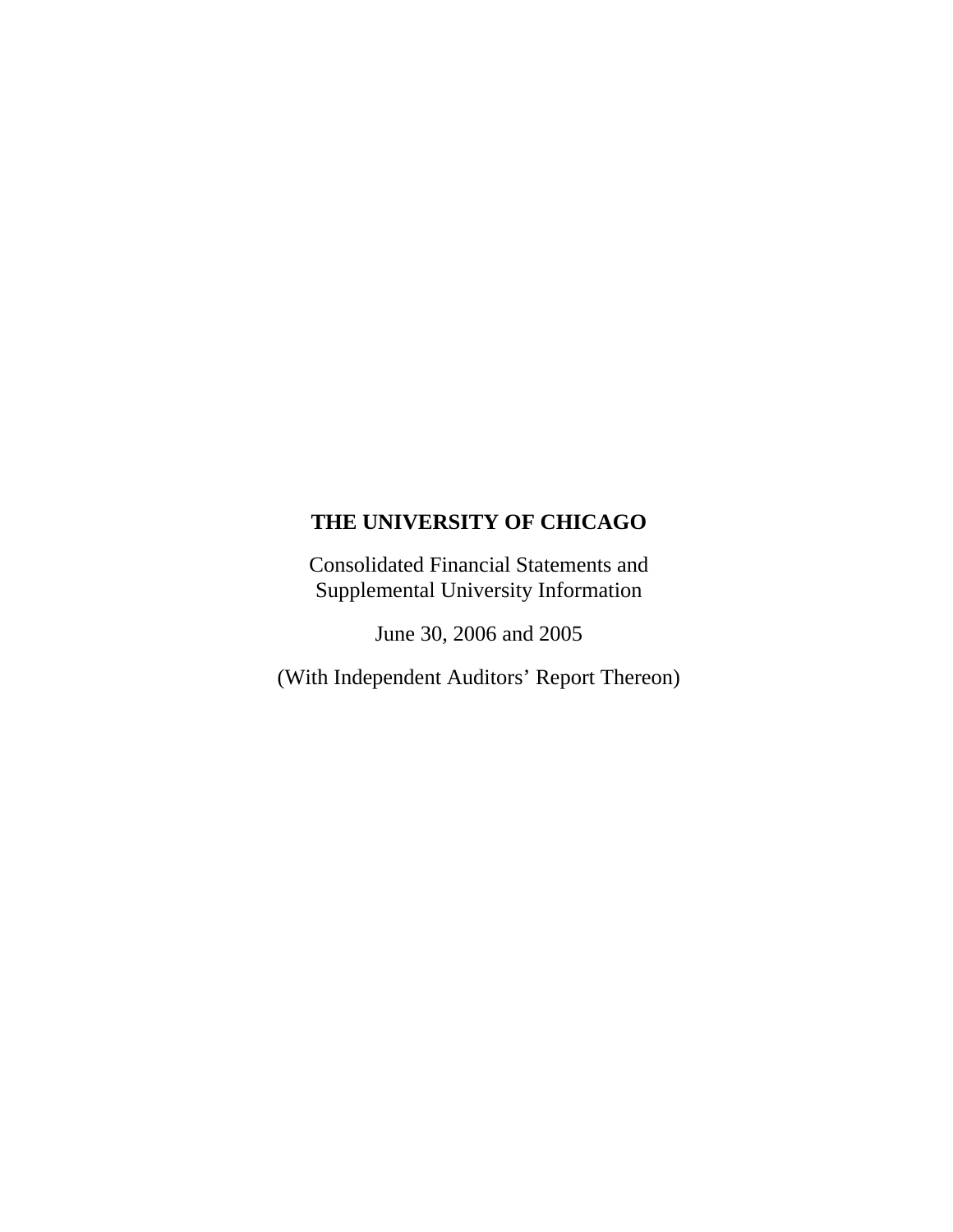#### **Management Responsibility for Financial Statements**

The management of The University of Chicago (University) is responsible for the preparation, integrity, and fair presentation of the consolidated financial statements. The financial statements, presented on pages 3 to 32, have been prepared in conformity with generally accepted accounting principles and, as such, include amounts based on judgments and estimates by management.

The consolidated financial statements have been audited by the independent accounting firm KPMG LLP, which was given unrestricted access to all financial records and related data, including minutes of all meetings of trustees. KPMG did not audit the financial statements of The University of Chicago Hospitals (Hospitals) and their opinion, insofar as it relates to the amounts included for the Hospitals, is based solely on the report of PricewaterhouseCoopers, the independent auditors for the Hospitals. The University believes that all representations made to KPMG during its audit were valid and appropriate. KPMG's audit opinion is presented on page 2.

The University maintains a system of internal controls over financial reporting, which is designed to provide reasonable assurance to the University's management and Board of Trustees regarding the preparation of reliable published financial statements. Such controls are maintained by the establishment and communication of accounting and financial policies and procedures, by the selection and training of qualified personnel, and by an internal audit program designed to identify internal control weakness in order to permit management to take appropriate corrective action on a timely basis. There are, however, inherent limitations in the effectiveness of any system of internal control, including the possibility of human error and the circumvention of controls. Accordingly, even an effective internal control system can provide only reasonable assurance with respect to financial statement preparation.

The Trustees of The University of Chicago, through its Audit Committee comprised of trustees not employed by the University, are responsible for engaging the independent accountants and meeting with management, internal auditors, and the independent accountants to ensure that each is carrying out their responsibilities. Both internal auditors and the independent accountants have full and free access to the Audit Committee.

We Be

William JA

Donald J. Reaves Vice President for Administration and Chief Financial Officer.

William J. Hogan, Jr Comptroller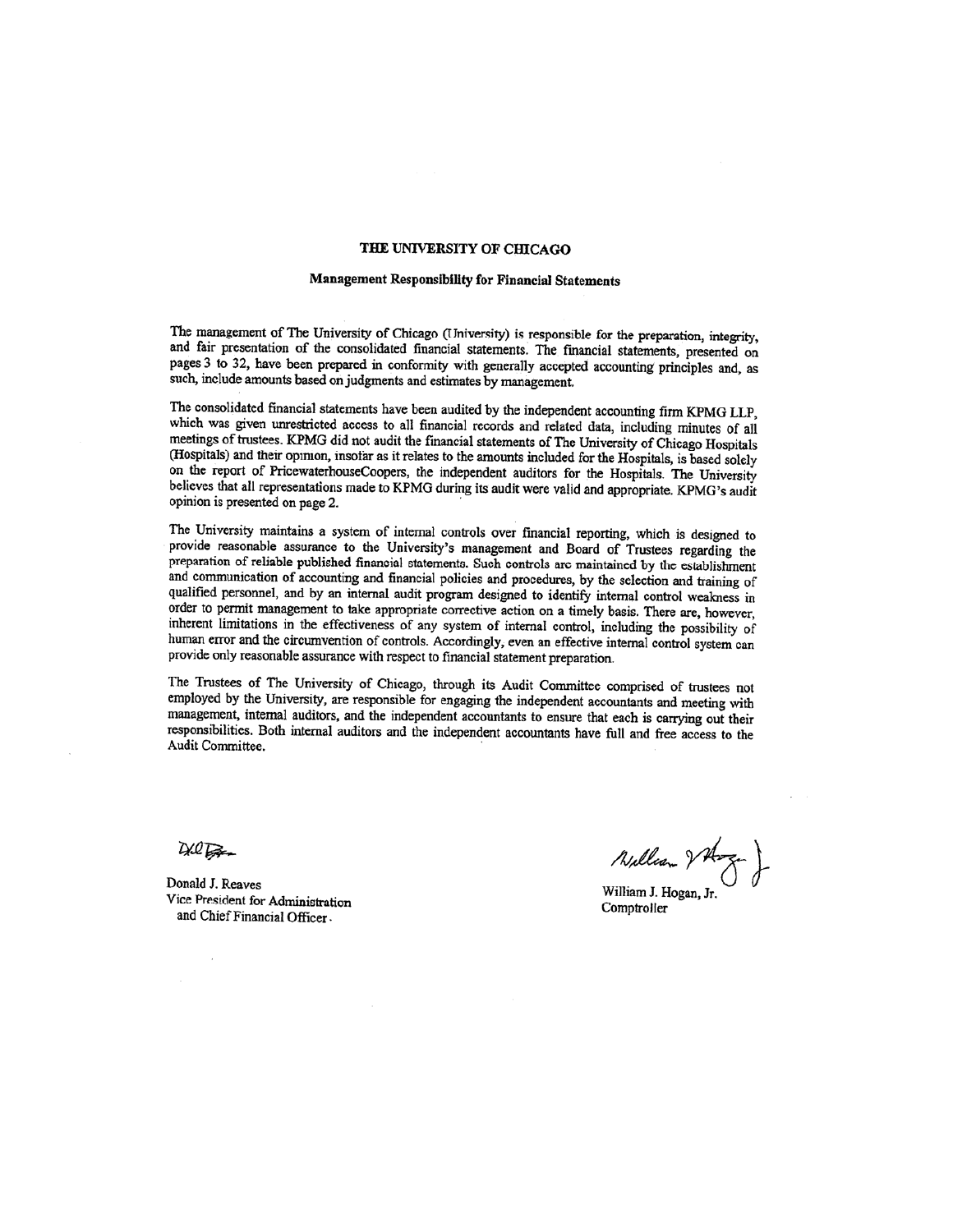

**KPMG LLP** 303 East Wacker Drive Chicago, IL 60601-5212

## **Independent Auditors' Report**

The Board of Trustees The University of Chicago:

We have audited the accompanying consolidated balance sheets of The University of Chicago (the University) as of June 30, 2006 and 2005, and the related consolidated statements of activities and cash flows for the years then ended. These consolidated financial statements are the responsibility of the University's management. Our responsibility is to express an opinion on these consolidated financial statements based on our audits. We did not audit the financial statements of The University of Chicago Hospitals (the Hospitals), which statements reflect total assets constituting 15% and 15% and total revenue constituting 30% and 32% of the related consolidated totals in 2006 and 2005, respectively. Our opinion, insofar as it relates to the amounts included for the Hospitals, is based solely on the report of the other auditors.

We conducted our audits in accordance with auditing standards generally accepted in the United States of America. Those standards require that we plan and perform the audit to obtain reasonable assurance about whether the financial statements are free of material misstatement. An audit includes consideration of internal control over financial reporting as a basis for designing audit procedures that are appropriate in the circumstances, but not for the purpose of expressing an opinion on the effectiveness of the University's internal control over financial reporting. Accordingly, we express no such opinion. An audit includes examining, on a test basis, evidence supporting the amounts and disclosures in the financial statements, assessing the accounting principles used and significant estimates made by management, as well as evaluating the overall financial statement presentation. We believe that our audits and the report of the other auditors provide a reasonable basis for our opinion.

In our opinion, based on our audits and the report of the other auditors, the consolidated financial statements referred to above present fairly, in all material respects, the financial position of The University of Chicago as of June 30, 2006 and 2005, and the changes in its net assets and its cash flows for the years then ended in conformity with accounting principles generally accepted in the United States of America.

Our audits were made for the purpose of forming an opinion on the basic consolidated financial statements taken as a whole. The supplementary information presented in the University and Hospitals columns on pages 3 through 6 is presented for purposes of additional analysis and is not a required part of the basic consolidated financial statements. Such information has been subjected to the auditing procedures applied in the audits of the basic consolidated financial statements and, in our opinion, based on our audits and with respect to the amounts included for the Hospitals, the report of other auditors, is fairly stated in all material respects in relation to the basic consolidated financial statements taken as a whole. In addition, the supplementary information included in schedules 1 and 2 is presented for purposes of additional analysis and is not a required part of the basic consolidated financial statements. Such information has been subjected to the auditing procedures applied in the audits of the basic consolidated financial statements and, in our opinion, is fairly stated in all material respects in relation to the basic consolidated financial statements taken as a whole.

KPMG LLP

September 19, 2006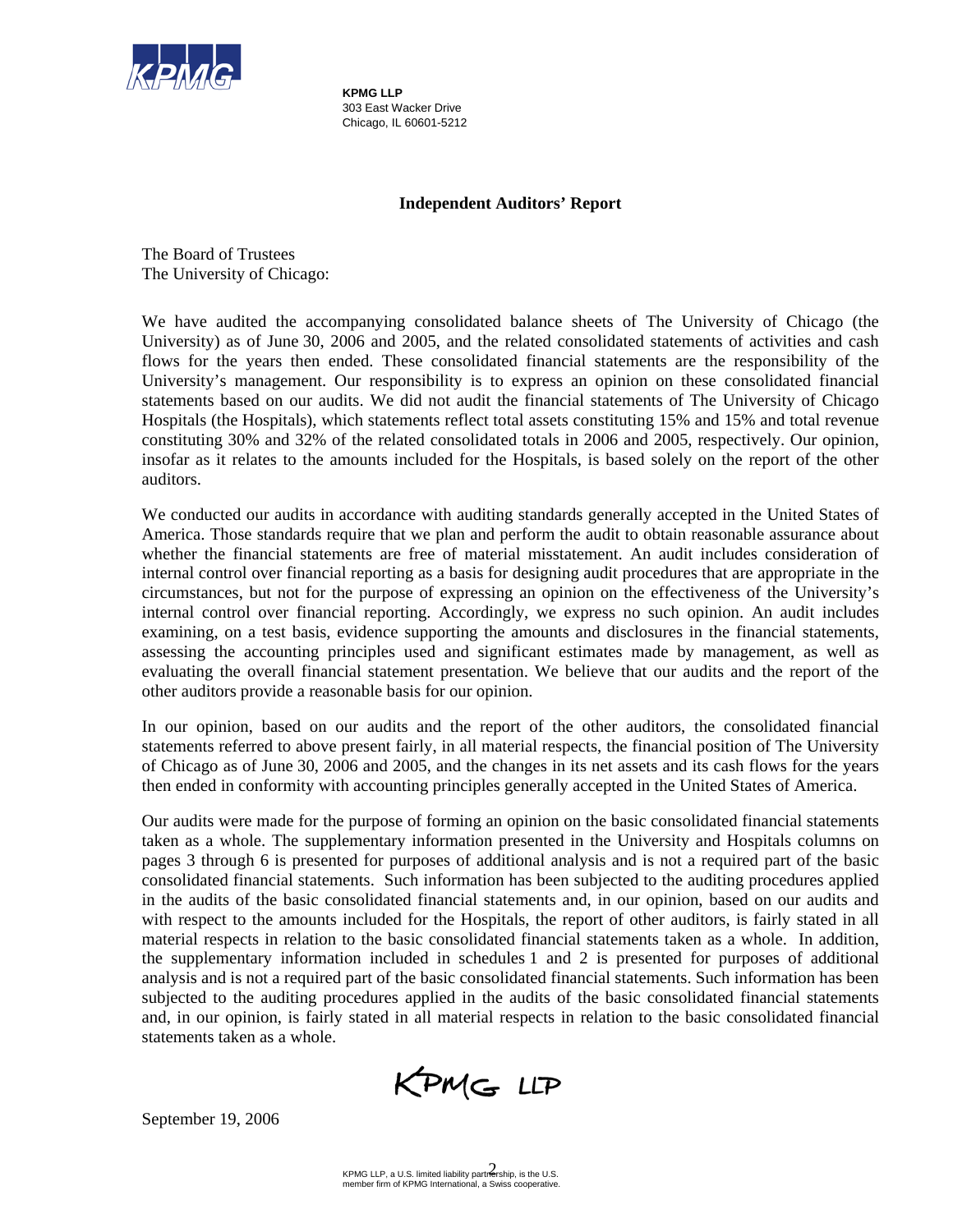#### Consolidated Statements of Activities

June 30, 2006 and 2005

(In thousands of dollars)

|                                       |               |                   | 2005             |                     |                     |
|---------------------------------------|---------------|-------------------|------------------|---------------------|---------------------|
|                                       |               | <b>University</b> | <b>Hospitals</b> | <b>Consolidated</b> | <b>Consolidated</b> |
| Changes in unrestricted net assets:   |               |                   |                  |                     |                     |
| Operating:                            |               |                   |                  |                     |                     |
| Revenue:                              |               |                   |                  |                     |                     |
| Tuition and fees $-$ gross            | $\mathcal{S}$ | 445,960           |                  | 445,960             | 420,361             |
| Less:                                 |               |                   |                  |                     |                     |
| Undergraduate student aid             |               | (51, 847)         |                  | (51, 847)           | (46,329)            |
| Graduate student aid                  |               | (134,808)         |                  | (134, 808)          | (128, 317)          |
| Tuition and fees – net                |               | 259,305           |                  | 259,305             | 245,715             |
| Government grants and contracts       |               | 317,773           |                  | 317,773             | 305,291             |
| Private gifts, grants, and contracts  |               | 105,807           | 698              | 106,505             | 93,080              |
| Endowment payout                      |               | 176,648           | 6,877            | 183,525             | 183,914             |
| Earnings on other investments         |               | 7,044             | 14,753           | 21,797              | 25,276              |
| Patient care                          |               | 175,569           | 795,273          | 970,842             | 945,735             |
| Auxiliaries                           |               | 168,770           |                  | 168,770             | 160,725             |
| Other income                          |               | 122,521           | 44,286           | 166,807             | 131,689             |
| Net assets released from restrictions |               | 44,923            |                  | 44,923              | 29,397              |
| Total operating revenue               |               | 1,378,360         | 861,887          | 2,240,247           | 2,120,822           |
| Expenses:                             |               |                   |                  |                     |                     |
| Compensation:                         |               |                   |                  |                     |                     |
| Academic salaries                     |               | 344,814           |                  | 344,814             | 330,129             |
| Staff salaries                        |               | 333,506           | 364,129          | 697,635             | 623,459             |
| <b>Benefits</b>                       |               | 191,919           | 75,430           | 267,349             | 223,834             |
| Total compensation                    |               | 870,239           | 439,559          | 1,309,798           | 1,177,422           |
| Other operating expenses:             |               |                   |                  |                     |                     |
| Utilities, alterations, and repairs   |               | 43.113            | 22,492           | 65.605              | 59,772              |
| Depreciation                          |               | 84,545            | 46,647           | 131,192             | 121,068             |
| Interest                              |               | 34,354            | 13,994           | 48,348              | 36,283              |
| Supplies, services, and other         |               | 334,665           | 279,153          | 613,818             | 577,584             |
| Insurance                             |               | 35,355            | 25,380           | 60,735              | 49,882              |
| Total other operating expenses        |               | 532,032           | 387,666          | 919,698             | 844,589             |
| Total operating expenses              |               | 1,402,271         | 827,225          | 2,229,496           | 2,022,011           |
| Excess (deficiency) of operating      |               |                   |                  |                     |                     |
| revenue over expenses                 | \$            | (23,911)          | 34,662           | 10,751              | 98,811              |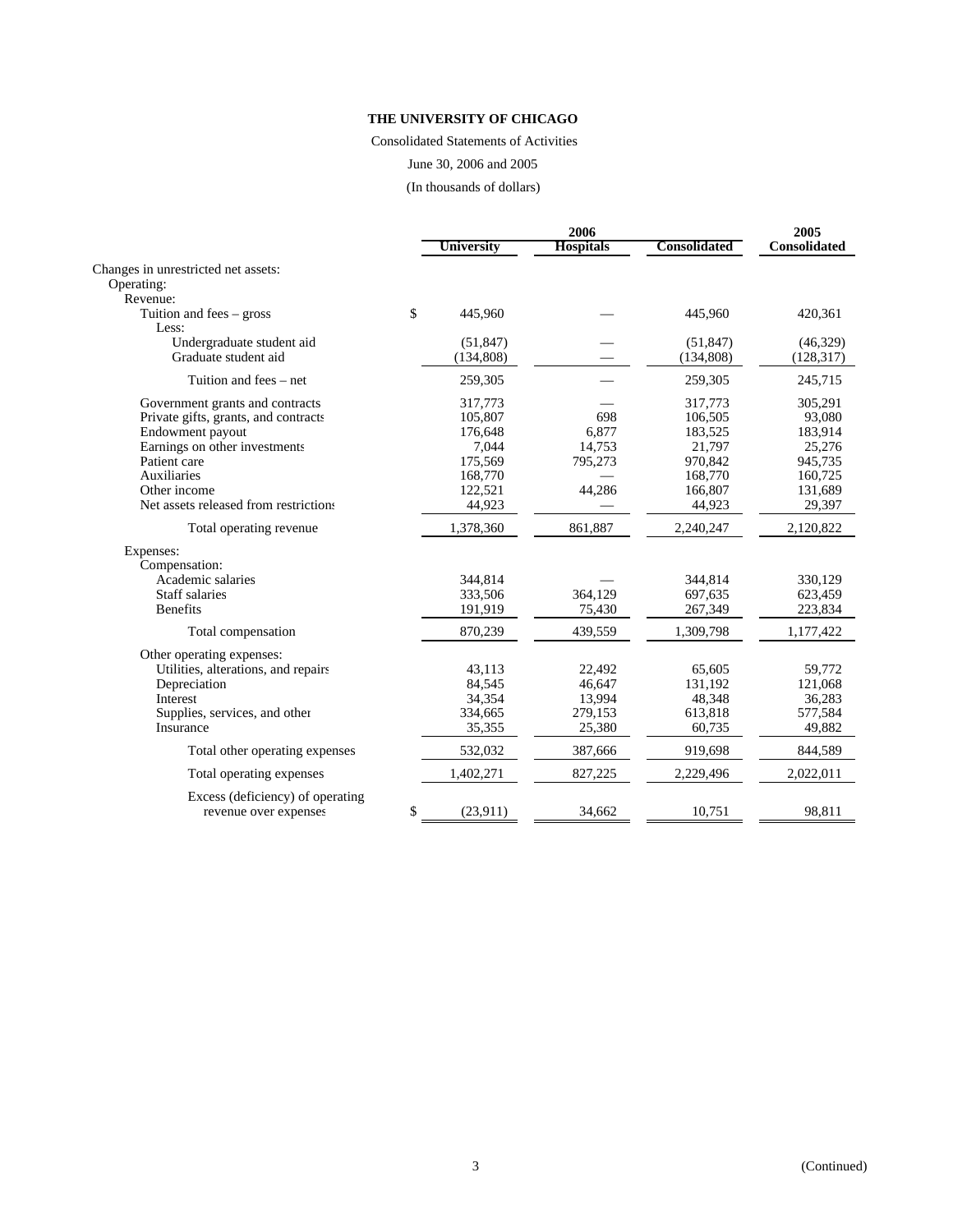#### Consolidated Statements of Activities

June 30, 2006 and 2005

(In thousands of dollars)

|                                                  |                   | 2006             |              | 2005                |  |
|--------------------------------------------------|-------------------|------------------|--------------|---------------------|--|
|                                                  | <b>University</b> | <b>Hospitals</b> | Consolidated | <b>Consolidated</b> |  |
| Changes in unrestricted net assets:              |                   |                  |              |                     |  |
| Nonoperating:                                    |                   |                  |              |                     |  |
| Investment gains                                 | \$<br>561,219     | 39,322           | 600,541      | 454,215             |  |
| Minimum pension liability adjustment             | 70,432            | 7,607            | 78,039       | (78,903)            |  |
| Loss on debt refinancing                         |                   |                  |              | (8,998)             |  |
| Other, net<br>Cumulative effect of the change in | 27,803            | (9,588)          | 18,215       | (15,706)            |  |
| accounting for asset retirement obligations      | (70,056)          | (7,939)          | (77, 995)    |                     |  |
|                                                  |                   |                  |              |                     |  |
| Change in unrestricted net assets                |                   |                  |              |                     |  |
| from nonoperating activities                     | 589,398           | 29,402           | 618,800      | 350,608             |  |
| Increase in unrestricted net assets              | 565,487           | 64,064           | 629,551      | 449,419             |  |
| Changes in temporarily restricted net assets:    |                   |                  |              |                     |  |
| Private gifts                                    | 97,001            | 41,712           | 138,713      | 78,930              |  |
| Endowment payout                                 | 286               |                  | 286          | 285                 |  |
| Investment gains                                 | 1,936             |                  | 1,936        | 3,556               |  |
| Other, net                                       | (31, 325)         | (7,106)          | (38, 431)    | (23,779)            |  |
| Net assets released from restrictions            | (44, 923)         |                  | (44, 923)    | (29, 397)           |  |
| Increase in temporarily                          |                   |                  |              |                     |  |
| restricted net assets                            | 22,975            | 34,606           | 57,581       | 29,595              |  |
| Changes in permanently restricted net assets:    |                   |                  |              |                     |  |
| Private gifts                                    | 42,053            | 159              | 42,212       | 44,086              |  |
| Endowment payout                                 | 1,853             |                  | 1,853        | 1,728               |  |
| Investment gains                                 | 3,837             |                  | 3,837        | 2,343               |  |
| Other, net                                       | 25,482            |                  | 25,482       | 6,537               |  |
| Increase in permanently                          |                   |                  |              |                     |  |
| restricted net assets                            | 73,225            | 159              | 73,384       | 54,694              |  |
| Increase in net assets                           | 661,687           | 98,829           | 760,516      | 533,708             |  |
| Net assets at beginning of year                  | 4,628,497         | 576,923          | 5,205,420    | 4,671,712           |  |
| Net assets at end of year                        | \$<br>5,290,184   | 675,752          | 5,965,936    | 5,205,420           |  |

See accompanying notes to consolidated financial statements.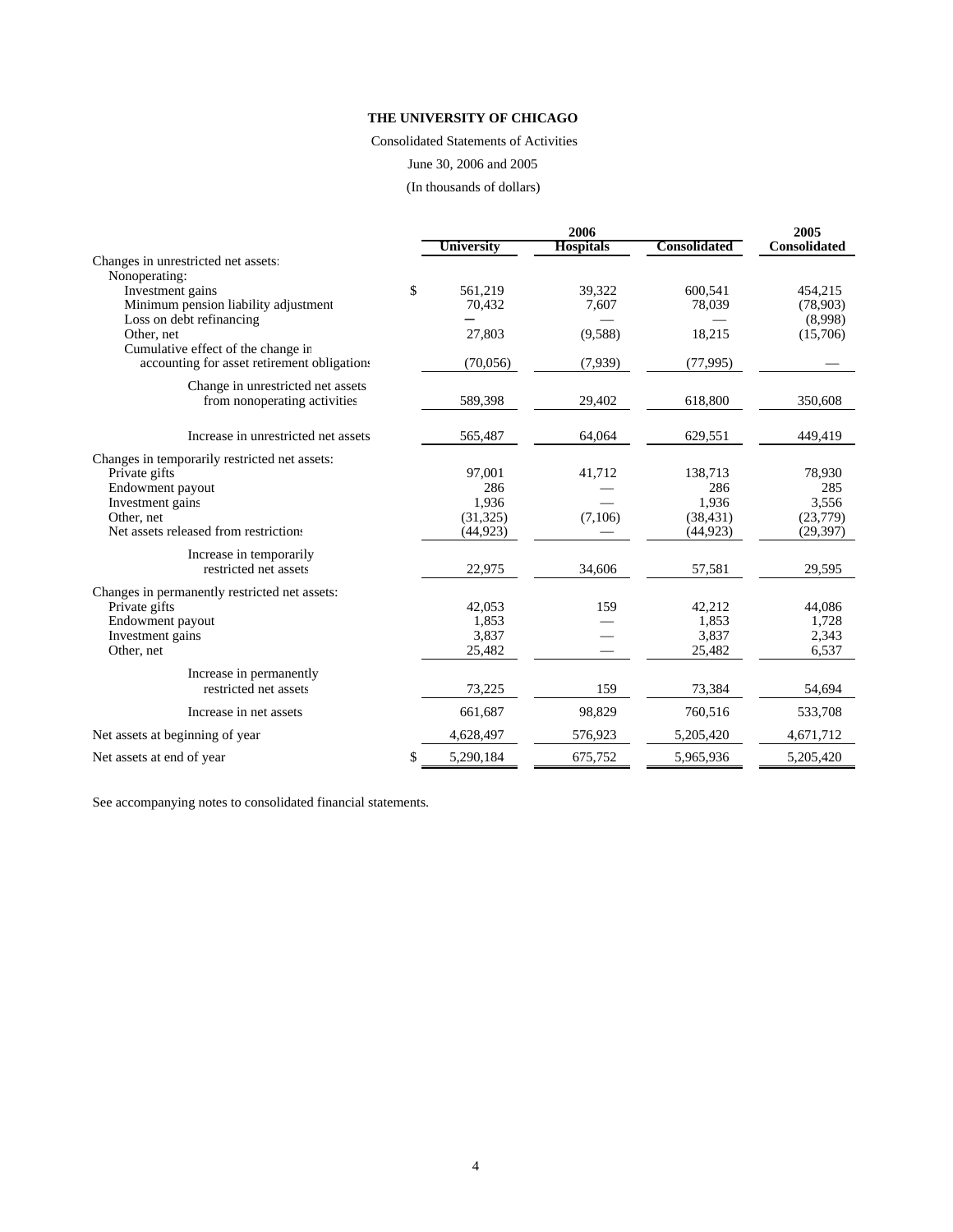Consolidated Balance Sheets

June 30, 2006 and 2005

(In thousands of dollars)

|                                          |                 | 2005             |              |                     |
|------------------------------------------|-----------------|------------------|--------------|---------------------|
| <b>Assets</b>                            | University      | <b>Hospitals</b> | Consolidated | <b>Consolidated</b> |
| Cash and cash equivalents                | \$              | 21,726           | 21,726       | 47,948              |
| Notes and accounts receivable            | 209,725         | 109,911          | 319.636      | 341,841             |
| Collateral held for securities loaned    | 539,719         |                  | 539,719      | 571,734             |
| Prepaid expenses and other assets        | 27,190          | 52,337           | 79,527       | 75,198              |
| Pledges receivable                       | 184.549         | 27.146           | 211,695      | 181,773             |
| Investments                              | 5,264,022       | 612,265          | 5,876,287    | 5,162,755           |
| Land, buildings, equipment, and books    | 1,300,562       | 497,344          | 1,797,906    | 1,689,974           |
| Total assets                             | \$<br>7,525,767 | 1,320,729        | 8,846,496    | 8,071,223           |
| <b>Liabilities and Net Assets</b>        |                 |                  |              |                     |
| Liabilities:                             |                 |                  |              |                     |
| Accounts payable and accrued expenses    | \$<br>207,120   | 258,594          | 465,714      | 491,441             |
| Deferred revenue                         | 76,703          |                  | 76,703       | 73,728              |
| Payable under securities loan agreements | 539.719         |                  | 539,719      | 571,734             |
| Assets held in custody for others        | 31,199          |                  | 31,199       | 27,347              |
| Self-insurance liability                 | 170,600         | 6,934            | 177,534      | 169,249             |
| Asset retirement obligation              | 69,200          | 7,939            | 77,139       |                     |
| Notes and bonds payable                  | 1,103,978       | 371,510          | 1,475,488    | 1,492,782           |
| Refundable U.S. Government               |                 |                  |              |                     |
| student loan funds                       | 37,064          |                  | 37,064       | 39,522              |
| <b>Total liabilities</b>                 | 2,235,583       | 644,977          | 2,880,560    | 2,865,803           |
| Net assets:                              |                 |                  |              |                     |
| Unrestricted                             | 4,004,574       | 599,411          | 4,603,985    | 3,974,434           |
| Temporarily restricted                   | 351,993         | 70,525           | 422,518      | 364,937             |
| Permanently restricted                   | 933,617         | 5,816            | 939,433      | 866,049             |
| Total net assets                         | 5,290,184       | 675,752          | 5,965,936    | 5,205,420           |
| Total liabilities and net assets         | \$<br>7,525,767 | 1,320,729        | 8,846,496    | 8,071,223           |

See accompanying notes to consolidated financial statements.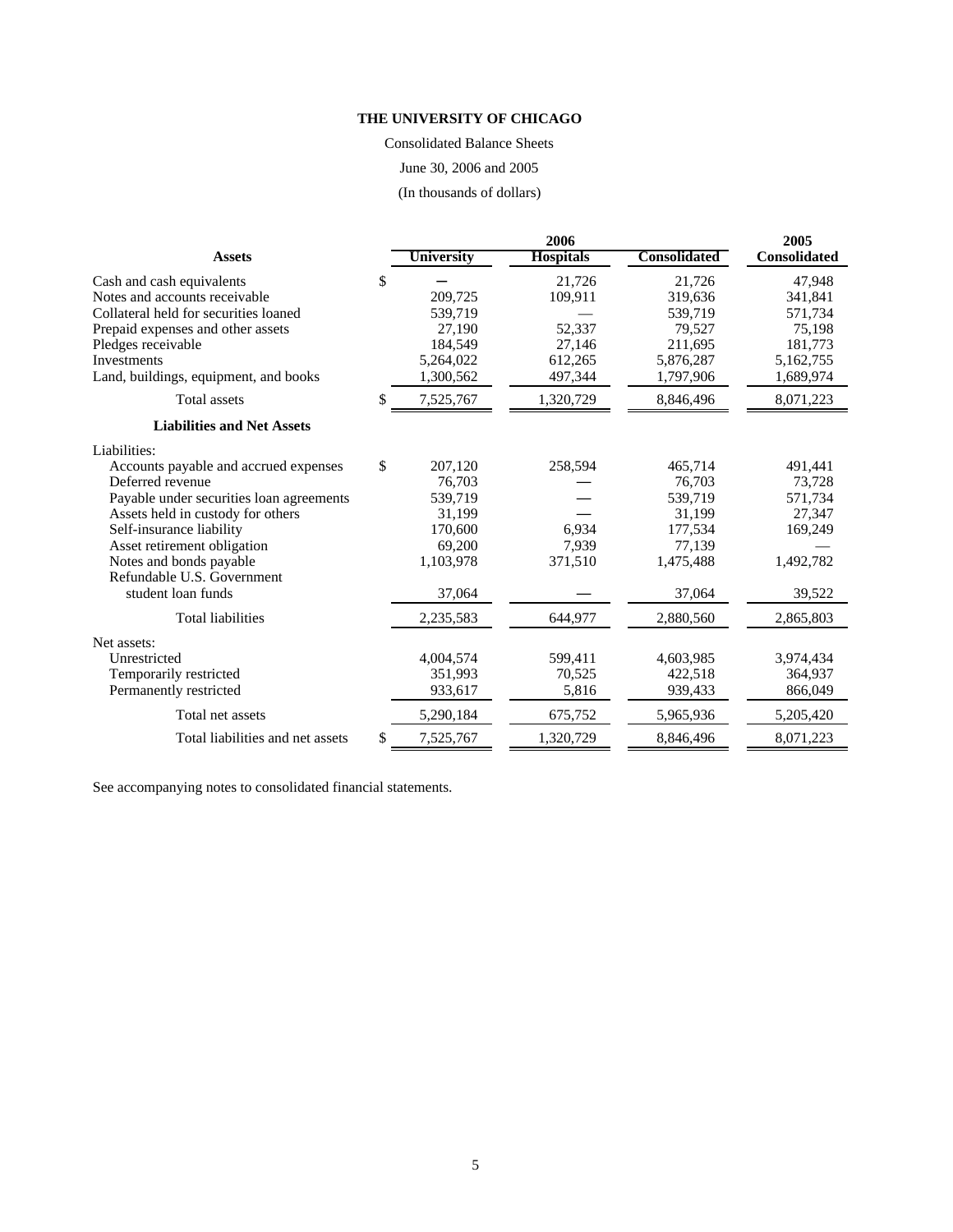#### Consolidated Statements of Cash Flows

Years ended June 30, 2006 and 2005

(In thousands of dollars)

|                                                              |               | 2005             |              |              |
|--------------------------------------------------------------|---------------|------------------|--------------|--------------|
|                                                              | University    | <b>Hospitals</b> | Consolidated | Consolidated |
| Cash flows from operating activities:                        |               |                  |              |              |
| Increase in net assets                                       | \$<br>661,687 | 98,829           | 760,516      | 533,708      |
| Adjustments to reconcile increase in net assets              |               |                  |              |              |
| to net cash provided by operating activities:                |               |                  |              |              |
| Depreciation                                                 | 84.545        | 46.647           | 131.192      | 121.068      |
| Loss on debt refinancing                                     |               |                  |              | 8,998        |
| Loss on disposal of land, buildings, equipment, and books    | 947           | 197              | 1.144        | 3,828        |
| Net gain on investments                                      | (667, 876)    | (2, 248)         | (670, 124)   | (548, 687)   |
| Private gifts and grants restricted for long-term investment | (139, 054)    | (41, 871)        | (180, 925)   | (123,009)    |
| Other nonoperating changes                                   | 40,395        | (26, 883)        | 13,512       | 50,227       |
| Minimum pension liability adjustment                         | (70, 432)     | (7,607)          | (78,039)     | 78,903       |
| Cumulative effect of the change in accounting                |               |                  |              |              |
| for asset retirement obligations                             | 70,056        | 7.939            | 77,995       |              |
| Changes in assets and liabilities:                           |               |                  |              |              |
| Notes and accounts receivable                                | 494           | (740)            | (246)        | (21,743)     |
| Prepaid expenses and other assets                            | (1,316)       | 1,571            | 255          | 2,492        |
| Accounts payable and other liabilities                       | 28,772        | 17,876           | 46,648       | 47,894       |
| Self-insurance liability                                     | 8,589         | (304)            | 8,285        | 15,182       |
| Total adjustments                                            | (644, 880)    | (5, 423)         | (650, 303)   | (364, 847)   |
| Net cash provided by operating activities                    | 16,807        | 93,406           | 110,213      | 168,861      |
| Cash flows from investing activities:                        |               |                  |              |              |
| Purchase of investments                                      | (598, 409)    | (169, 230)       | (767, 639)   | (1,372,380)  |
| Proceeds from sale of investments                            | 681,128       | 87,741           | 768,869      | 1,203,146    |
| Acquisition of land, buildings, equipment, and books         | (161, 322)    | (77, 851)        | (239, 173)   | (297,310)    |
| Loans disbursed                                              | (63,303)      |                  | (63, 303)    | (65, 584)    |
| Principal collected on loans                                 | 85,754        |                  | 85,754       | 56,977       |
| Net cash used in investing activities                        | (56, 152)     | (159, 340)       | (215, 492)   | (475, 151)   |
|                                                              |               |                  |              |              |
| Cash flows from financing activities:                        |               |                  |              |              |
| Proceeds from issuance of notes and bonds payable            | 272,448       | 29,000           | 301,448      | 714,122      |
| Principal payments on notes and bonds payable                | (311,201)     | (7,306)          | (318, 507)   | (459, 610)   |
| Proceeds from private gifts and grants restricted            |               |                  |              |              |
| for long-term investment                                     | 118,493       | 32,510           | 151,003      | 100,600      |
| Other nonoperating changes                                   | (40, 395)     | (14, 492)        | (54, 887)    | (52, 357)    |
| Net cash provided by financing activities                    | 39,345        | 39,712           | 79,057       | 302,755      |
| Decrease in cash and cash equivalents                        |               | (26, 222)        | (26, 222)    | (3,535)      |
| Cash and cash equivalents at:                                |               |                  |              |              |
| Beginning of year                                            |               | 47,948           | 47,948       | 51,483       |
| End of year                                                  | \$            | 21,726           | 21,726       | 47,948       |
| Supplemental disclosure of cash flow information:            |               |                  |              |              |
| Cash paid for interest                                       | \$<br>45,668  | 13,100           | 58,768       | 50,408       |
|                                                              |               |                  |              |              |

See accompanying notes to consolidated financial statements.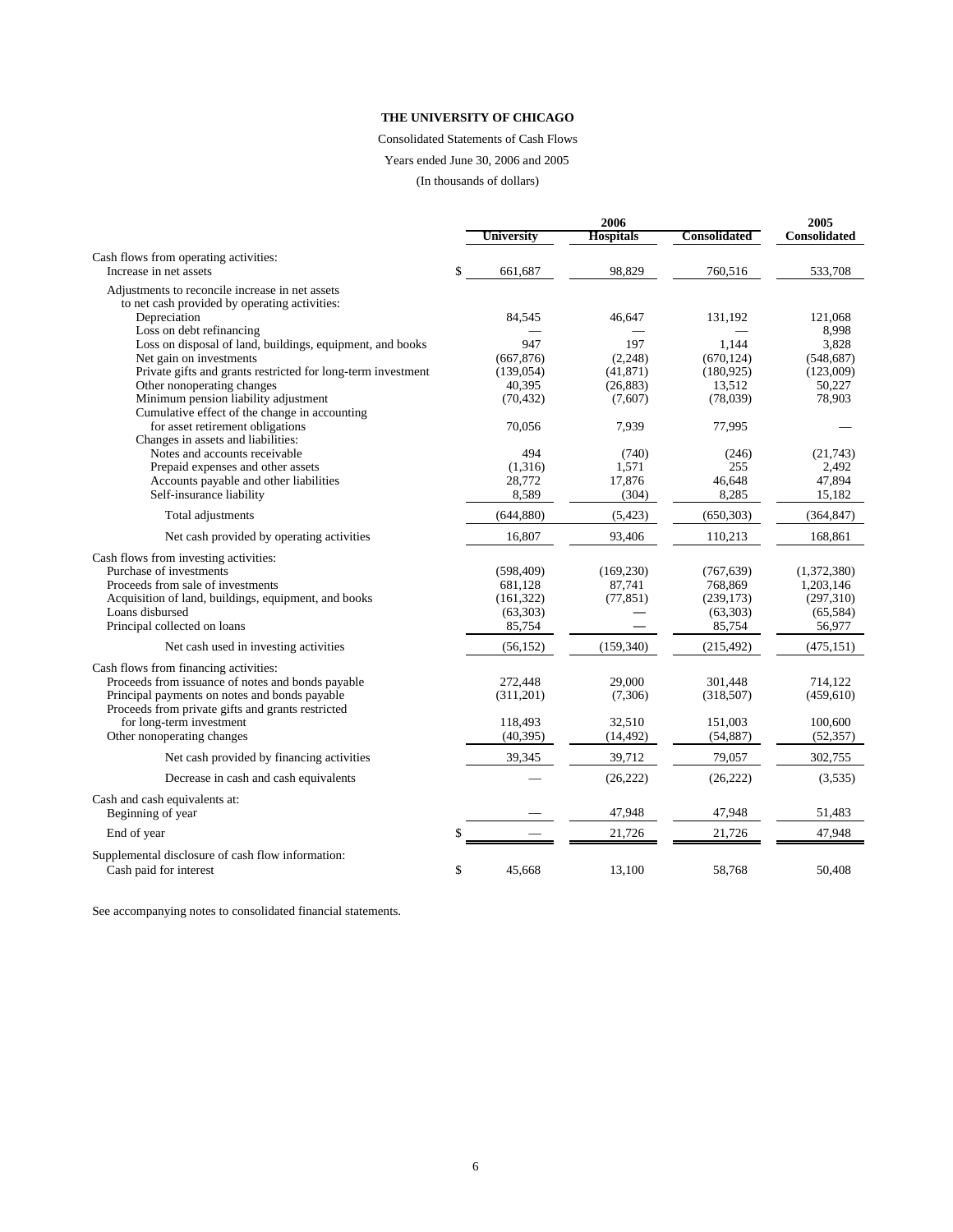Notes to Consolidated Financial Statements June 30, 2006 and 2005 (In thousands of dollars)

## **(1) Summary of Significant Accounting Policies**

## *Description of Business*

The University of Chicago (the University) is a private, nondenominational, coeducational institution of higher learning and research. The University provides education and training services, primarily for students enrolled in undergraduate, graduate, and professional degree programs, and performs research, training, and other services under grants, contracts, and other agreements with sponsoring organizations, including both government agencies and private enterprises. Certain members of the University's faculty also provide professional medical services to patients at The University of Chicago Hospitals (the Hospitals) and other health care facilities located in the area.

Significant accounting policies followed by the University and the Hospitals are set forth below. Accounting policies specific to the Hospitals are discussed in note 2.

## *Basis of Presentation*

The consolidated financial statements of the University have been prepared on the accrual basis and include the accounts of the University and the Hospitals. The organization of the Hospitals and agreements between the University and the Hospitals are discussed in note 2.

The University maintains its accounts in accordance with the principles of fund accounting. Under this method of accounting, resources for various purposes are classified into funds that are in accordance with activities or objectives specified by donors. Separate accounts are maintained for each fund.

For reporting purposes, however, the University follows the reporting requirements of Statement of Financial Accounting Standards No. 117, *Financial Statements of Not-for-Profit Organizations* (SFAS No. 117). SFAS No. 117 requires that resources be classified for reporting purposes based on the existence or absence of donor-imposed restrictions. This is accomplished by classification of fund balances into three classes of net assets – unrestricted, temporarily restricted, and permanently restricted. Descriptions of the three net asset categories and the types of transactions affecting each category follow:

• Unrestricted – net assets that are not subject to donor-imposed restrictions. Items that affect this net asset category principally consist of fees for service and related expenses associated with the core activities of the University – instruction, conduct of sponsored research, and provision of health care services. In addition to these exchange transactions, changes in this category of net assets include investment return on endowment funds, actuarial adjustments to self-insurance liabilities, and certain types of philanthropic support. Such philanthropic support includes unrestricted gifts, including those designated by the Board to function as endowment and restricted gifts whose donor-imposed restrictions were met during the fiscal year, as well as restricted gifts and grants for buildings and equipment that have been amortized over the useful life of the assets acquired or constructed.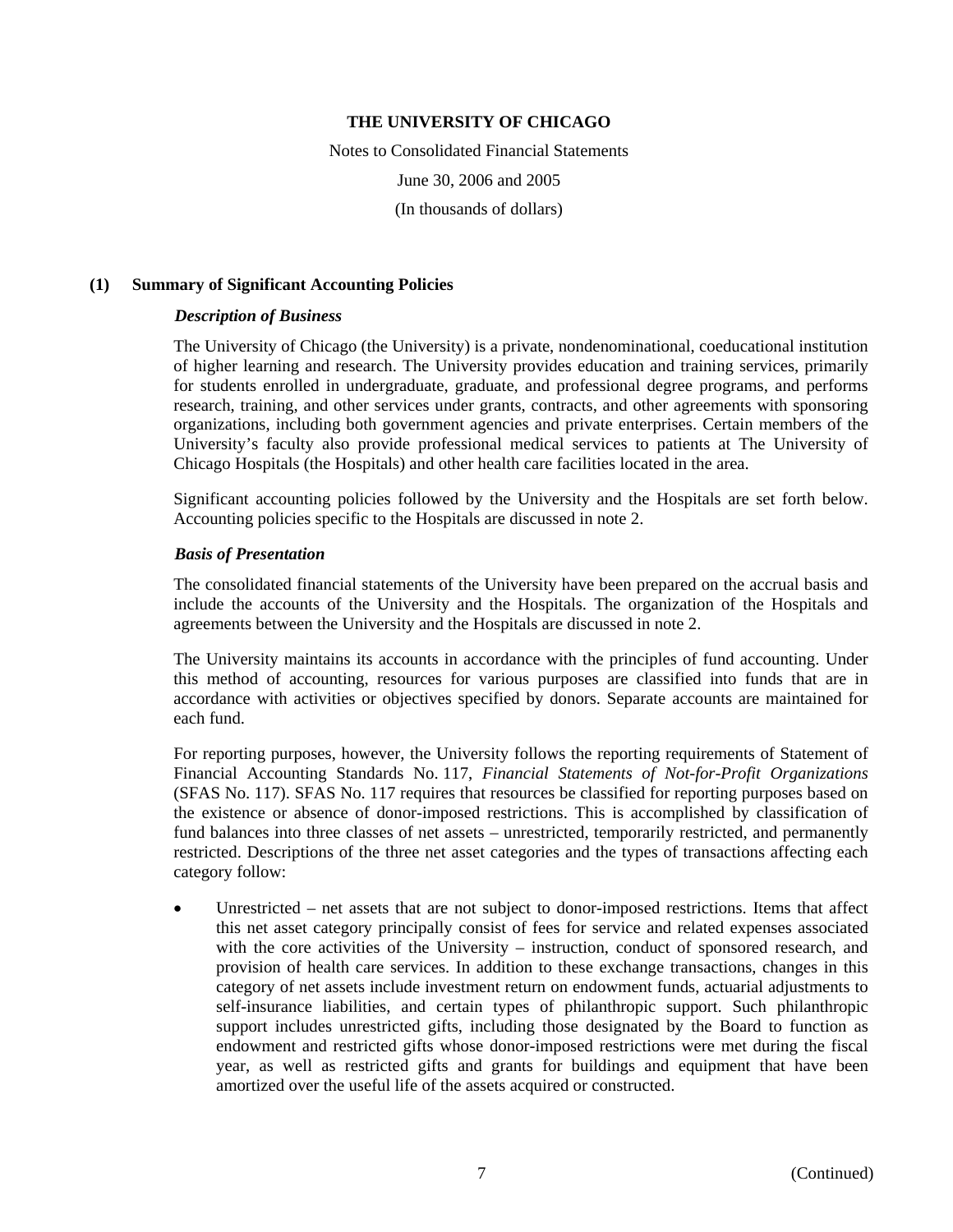Notes to Consolidated Financial Statements

June 30, 2006 and 2005

(In thousands of dollars)

- Temporarily Restricted net assets subject to donor-imposed restrictions that will be met either by actions of the University or the passage of time. Items that affect this net asset category are gifts for which donor-imposed restrictions have not been met, gifts and grants for buildings and equipment, annuity and life income gifts, pledges for which the ultimate purpose of the proceeds is not permanently restricted, and endowments where the principal may be expended upon the passage of a stated period of time (term endowments). Expirations of restrictions on temporarily restricted net assets, including amortization of restricted gifts and grants for buildings and equipment, are reported as net assets released from restrictions.
- Permanently Restricted net assets subject to donor-imposed restrictions to be maintained permanently by the University. Items that affect this net asset category include gifts and pledges wherein donors stipulate that the corpus be held in perpetuity (primarily gifts for endowment and providing loans to students) and only the income be made available for program operations, and annuity and life income gifts for which the ultimate purpose of the proceeds is permanently restricted.

|                             | 2006                |                                  |                                  |              |                      |  |  |  |  |  |
|-----------------------------|---------------------|----------------------------------|----------------------------------|--------------|----------------------|--|--|--|--|--|
| <b>Detail of Net Assets</b> | <b>Unrestricted</b> | <b>Temporarily</b><br>restricted | <b>Permanently</b><br>restricted | <b>Total</b> | 2005<br><b>Total</b> |  |  |  |  |  |
| University:                 |                     |                                  |                                  |              |                      |  |  |  |  |  |
| Operating                   | \$<br>71,428        | 14,448                           |                                  | 85,876       | 99,852               |  |  |  |  |  |
| Pledges                     |                     | 134,598                          | 49,951                           | 184,549      | 163,988              |  |  |  |  |  |
| Student loans               |                     |                                  | 14,568                           | 14,568       | 13,713               |  |  |  |  |  |
| Endowment                   | 3,793,857           | 29,692                           | 838,737                          | 4,662,286    | 3,958,624            |  |  |  |  |  |
| Annuity and life income     |                     | 13,859                           | 30,361                           | 44,220       | 43,065               |  |  |  |  |  |
| Net investment in           |                     |                                  |                                  |              |                      |  |  |  |  |  |
| physical properties         | 139,289             | 159,396                          |                                  | 298,685      | 349,255              |  |  |  |  |  |
| Subtotal                    | 4,004,574           | 351,993                          | 933,617                          | 5,290,184    | 4,628,497            |  |  |  |  |  |
| Hospitals:                  |                     |                                  |                                  |              |                      |  |  |  |  |  |
| Operating                   | 294,340             | 43,756                           |                                  | 338,096      | 287,419              |  |  |  |  |  |
| Pledges                     |                     | 26,769                           | 377                              | 27,146       | 17,785               |  |  |  |  |  |
| Endowment                   | 172,189             |                                  | 5,439                            | 177,628      | 155,315              |  |  |  |  |  |
| Net investment in           |                     |                                  |                                  |              |                      |  |  |  |  |  |
| physical properties         | 132,882             |                                  |                                  | 132,882      | 116,404              |  |  |  |  |  |
| Subtotal                    | 599,411             | 70,525                           | 5,816                            | 675,752      | 576,923              |  |  |  |  |  |
| Total                       | \$<br>4,603,985     | 422,518                          | 939,433                          | 5,965,936    | 5,205,420            |  |  |  |  |  |

Net assets consisted of the following at June 30: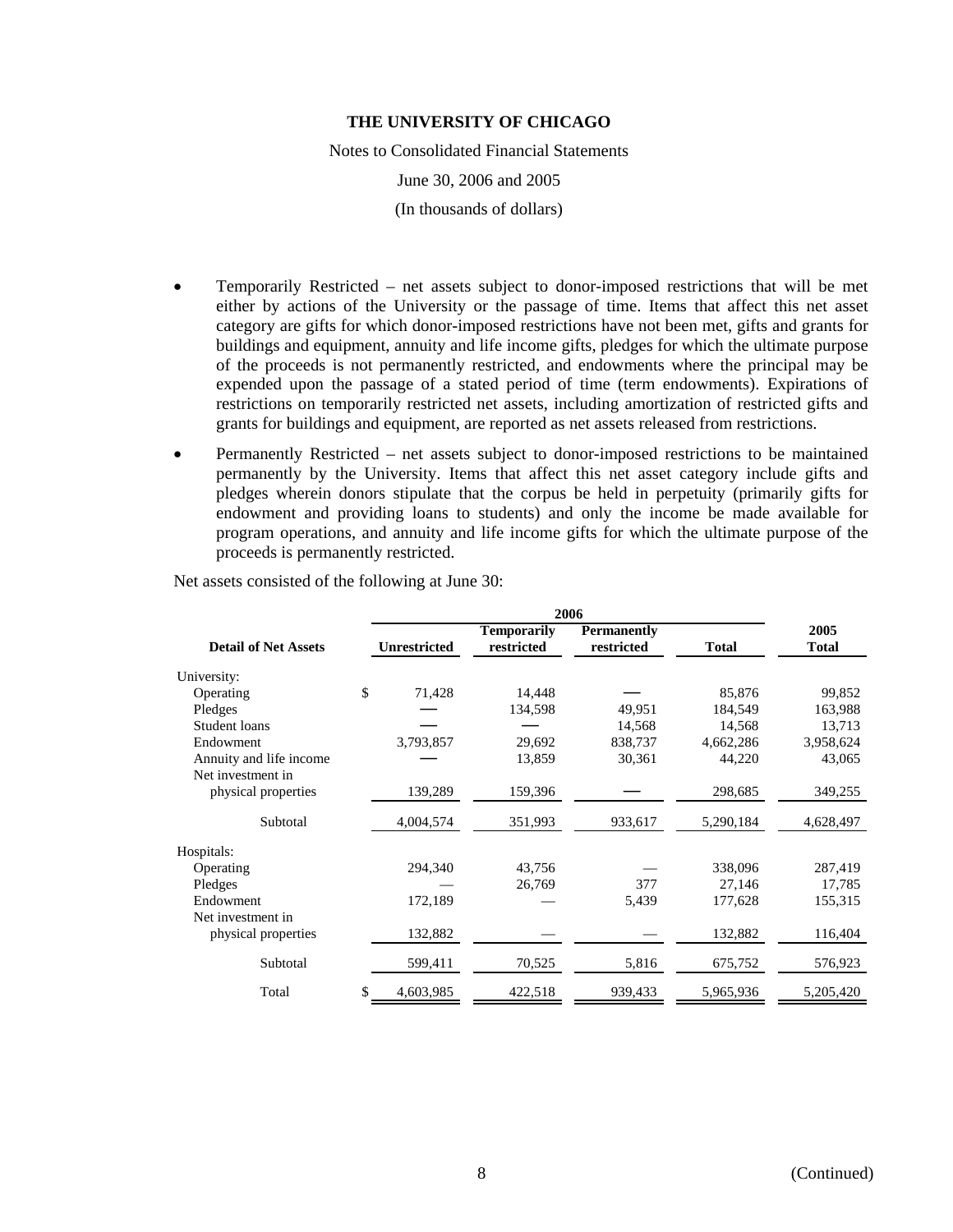Notes to Consolidated Financial Statements June 30, 2006 and 2005 (In thousands of dollars)

## *Operations*

Operating results in the consolidated statements of activities reflect all transactions increasing or decreasing unrestricted net assets except those items associated with long-term investment, actuarial adjustments to self-insurance liabilities, and other infrequent gains and losses.

As discussed in note 12, based primarily on participation, the University and Hospitals share equally in contributions made to the defined benefit pension plan. For financial reporting purposes the Hospitals recognizes its share of annual contributions to the plan as expense. If the fiscal 2006 pension expense of \$41,495 was allocated based on plan participation, the University excess (deficiency) of operating revenue over expenses and increase in net assets in the consolidated statement of activities would increase by \$15,747 with a corresponding decrease in the Hospitals excess (deficiency) of operating revenue over expenses and increase in net assets.

As discussed in note 2, the Hospitals provides certain operating support to the University's Biological Sciences Division. Such support is included in other operating income by the University to the extent expended for noncapital purposes during the period, and amounted to \$17,512 in fiscal 2006 and \$14,373 in fiscal 2005.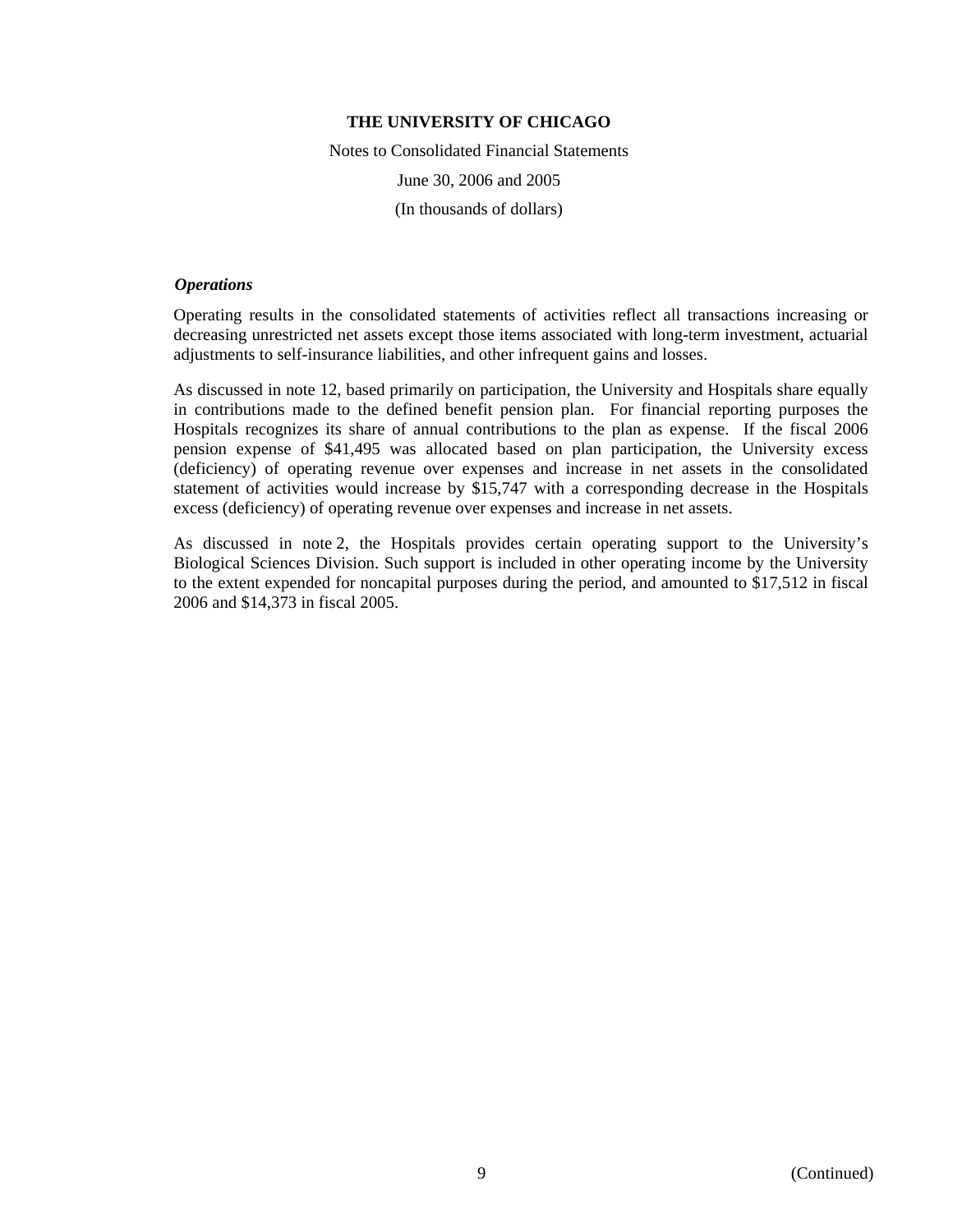Notes to Consolidated Financial Statements June 30, 2006 and 2005 (In thousands of dollars)

## *Tuition and Fees*

Student tuition and fees are recorded as revenue during the year the related academic services are rendered. Student tuition and fees received in advance of services to be rendered are recorded as deferred revenue.

#### *Gifts, Grants, and Contracts*

Gifts, including unconditional pledges, are recognized in the appropriate category of net assets in the period received. Contributions of assets other than cash are recorded at their estimated fair value at date of gift. Pledges receivable are stated at the estimated net present value, net of an allowance for uncollectible amounts. Conditional promises to give are not recognized until the conditions on which they depend are substantially met.

Revenue from government and private grant and contract agreements is recognized as it is earned through expenditure in accordance with the agreements. Any funding received in advance of expenditure is recorded as deferred revenue on the consolidated balance sheets. Included in deferred revenue at June 30, 2006 and 2005 are \$42,733 and \$40,731, respectively, of private grant and contract receipts which have not been expended.

Private gifts, grants, and contracts operating revenue for fiscal years 2006 and 2005 consists of the following:

|                              |                   | 2005             |              |              |  |
|------------------------------|-------------------|------------------|--------------|--------------|--|
|                              | <b>University</b> | <b>Hospitals</b> | <b>Total</b> | <b>Total</b> |  |
| Private gifts:               |                   |                  |              |              |  |
| Unrestricted as to use       | \$<br>15,297      | 698              | 15,995       | 17,447       |  |
| Temporarily restricted       |                   |                  |              |              |  |
| gifts whose                  |                   |                  |              |              |  |
| restrictions were met        |                   |                  |              |              |  |
| during the fiscal year       |                   |                  |              |              |  |
| and reported as              |                   |                  |              |              |  |
| unrestricted revenue         | 35,634            |                  | 35,634       | 21,802       |  |
| Private grants and contracts | 54,876            |                  | 54,876       | 53,831       |  |
| Total                        | 105,807           | 698              | 106,505      | 93,080       |  |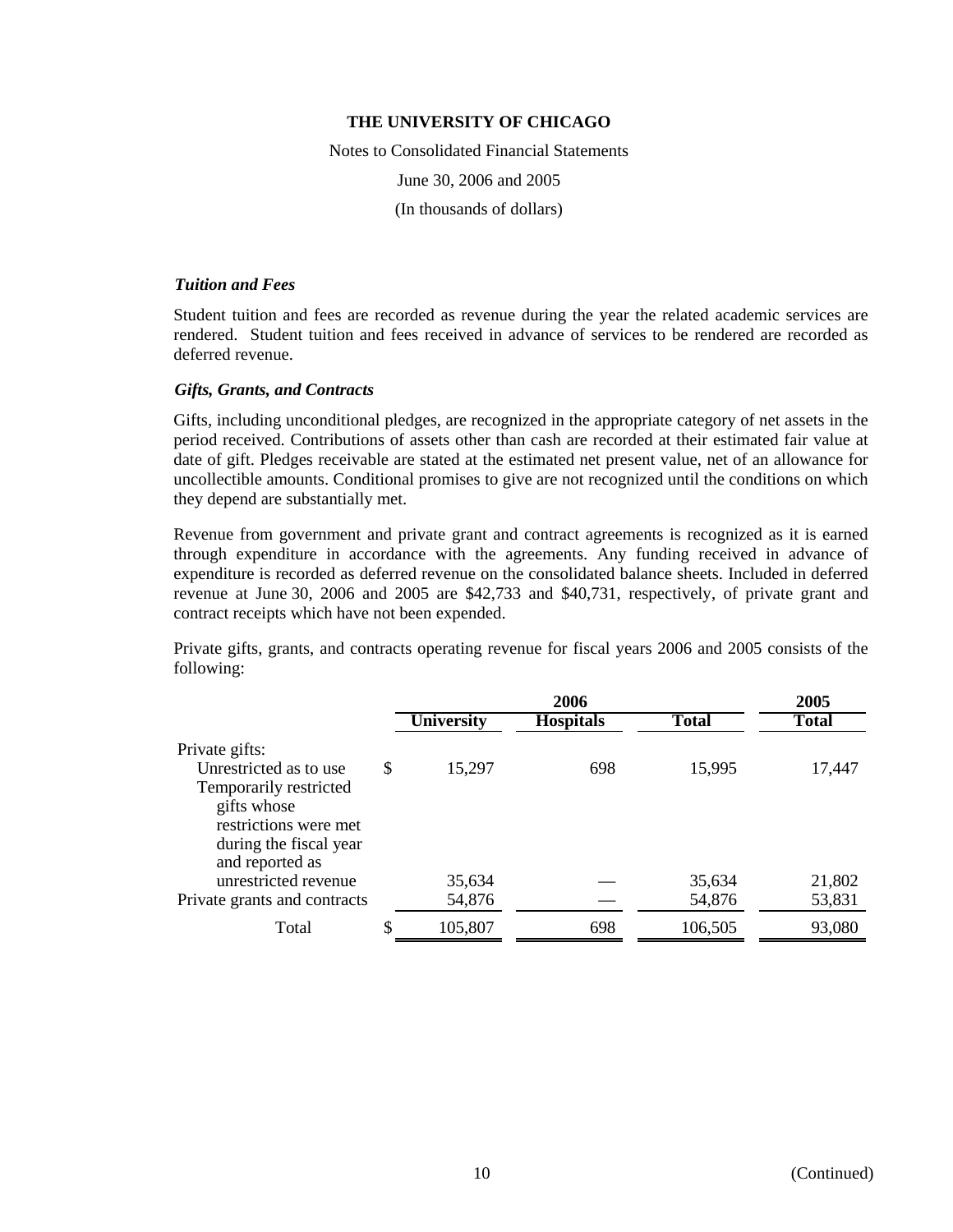Notes to Consolidated Financial Statements June 30, 2006 and 2005 (In thousands of dollars)

#### *Endowment Payout*

The University utilizes the total return concept in allocating endowment income. In accordance with the University's total return objective, between 4.5% and 5.5% of a twelve quarter moving average of the fair value of endowment investments, lagged by one year, is available each year for expenditure in the form of endowment payout. The exact payout percentage, which is set each year by the Board of Trustees with the objective of a 5% average payout over time, was 5.15% and 5.1% for the fiscal years ended June 30, 2006 and 2005, respectively.

If endowment income received is not sufficient to support the total return objective, the balance is provided from capital gains. If income received is in excess of the objective, the balance is reinvested in the endowment.

Endowment payout for fiscal years 2006 and 2005 consists of the following:

|                                                                                                           |    |         | 2005             |              |              |
|-----------------------------------------------------------------------------------------------------------|----|---------|------------------|--------------|--------------|
|                                                                                                           |    |         | <b>Hospitals</b> | <b>Total</b> | <b>Total</b> |
| Interest, dividends,<br>and rents<br>Realized investment gains<br>used to support the<br>endowment payout |    | 77,903  | 2,929            | 80,832       | 80,790       |
| formula                                                                                                   |    | 100,884 | 3,948            | 104,832      | 105,137      |
| Total                                                                                                     | \$ | 178,787 | 6,877            | 185,664      | 185,927      |

Unrestricted operating endowment payout revenue for fiscal years 2006 and 2005 consists of the following:

|                                                                              |   |                   | 2005             |              |              |
|------------------------------------------------------------------------------|---|-------------------|------------------|--------------|--------------|
|                                                                              |   | <b>University</b> | <b>Hospitals</b> | <b>Total</b> | <b>Total</b> |
| Unrestricted payout<br>Temporarily restricted                                |   | 47,393            | 6,877            | 54,270       | 55,398       |
| payout whose restrictions<br>were met during the<br>fiscal year and reported |   |                   |                  |              |              |
| as unrestricted revenue                                                      |   | 129,255           |                  | 129,255      | 128,516      |
| Total                                                                        | S | 176,648           | 6.877            | 183,525      | 183,914      |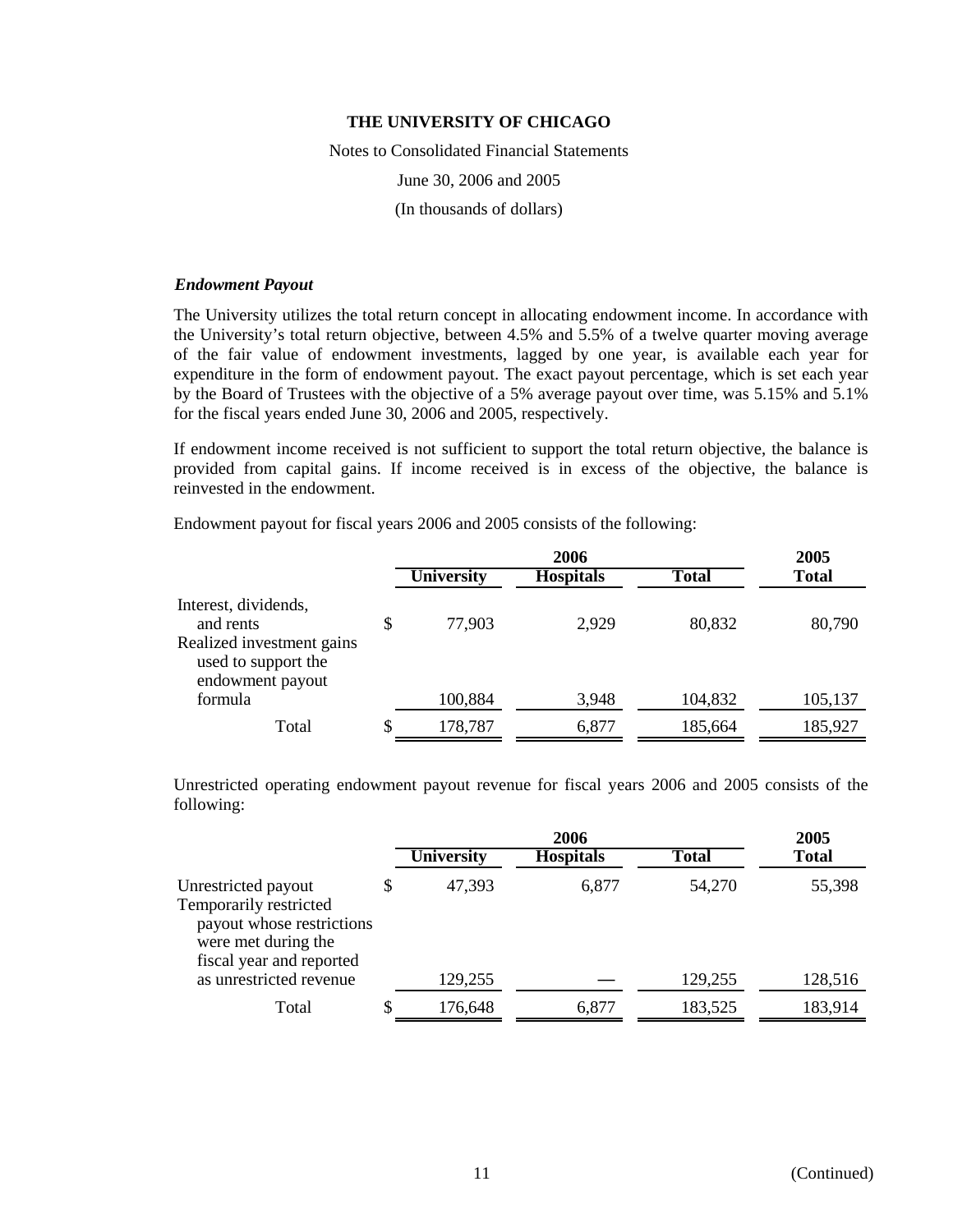Notes to Consolidated Financial Statements June 30, 2006 and 2005 (In thousands of dollars)

#### *Patient Care*

Net patient service revenue reflects the estimated net realizable amounts due from third-party payors for services rendered. A majority of patient care revenue is derived from contractual agreements with Medicare, Medicaid, Blue Cross/Blue Shield, managed care, and certain other programs. Payments under these agreements and programs are based on specific amounts per case or contracted prices. Certain revenue received from third-party payors is subject to audit and retroactive adjustment. Any changes in estimates under these contracts are recorded in operations currently.

## *Cash Equivalents*

Cash equivalents include U.S. Treasury notes, commercial paper, and corporate notes with original maturities of three months or less, except that such instruments purchased with endowment assets or funds on deposit with bond trustees are classified as investments.

## *Investments*

Investments are recorded in the consolidated financial statements at fair value. The fair value of investments is based on quoted market prices, except for certain alternative investments, such as private equity, real assets, and absolute return, for which quoted market prices may not be available. The estimated fair value for absolute return, private equity, and real asset investments is based on valuations provided by the external investment managers. The valuations for these alternative investments necessarily involve estimates, appraisals, assumptions, and methods which are reviewed by the University's Investment Office.

The University does not engage directly in unhedged speculative investments; however, the board of trustees has authorized derivative investments to gain market exposure within asset class ranges, hedge nondollar investments and currencies, and provide for defensive portfolio strategies. To minimize the risk of loss, hedge fund investments are diversified by strategy, external manager, and number of positions. In addition, the activities of all hedge fund managers are regularly reviewed by their independent outside auditors and the University Investment Office. The risk of any derivative exposure is limited to the amount invested with each manager. Derivative investments are recorded at fair value and valuation gains and losses are included in the consolidated statements of activities.

## *Land, Buildings, Equipment, and Books*

Land, buildings, equipment, and books are generally stated at cost, less accumulated depreciation. Depreciation is computed on the straight-line method over the estimated useful lives of the assets.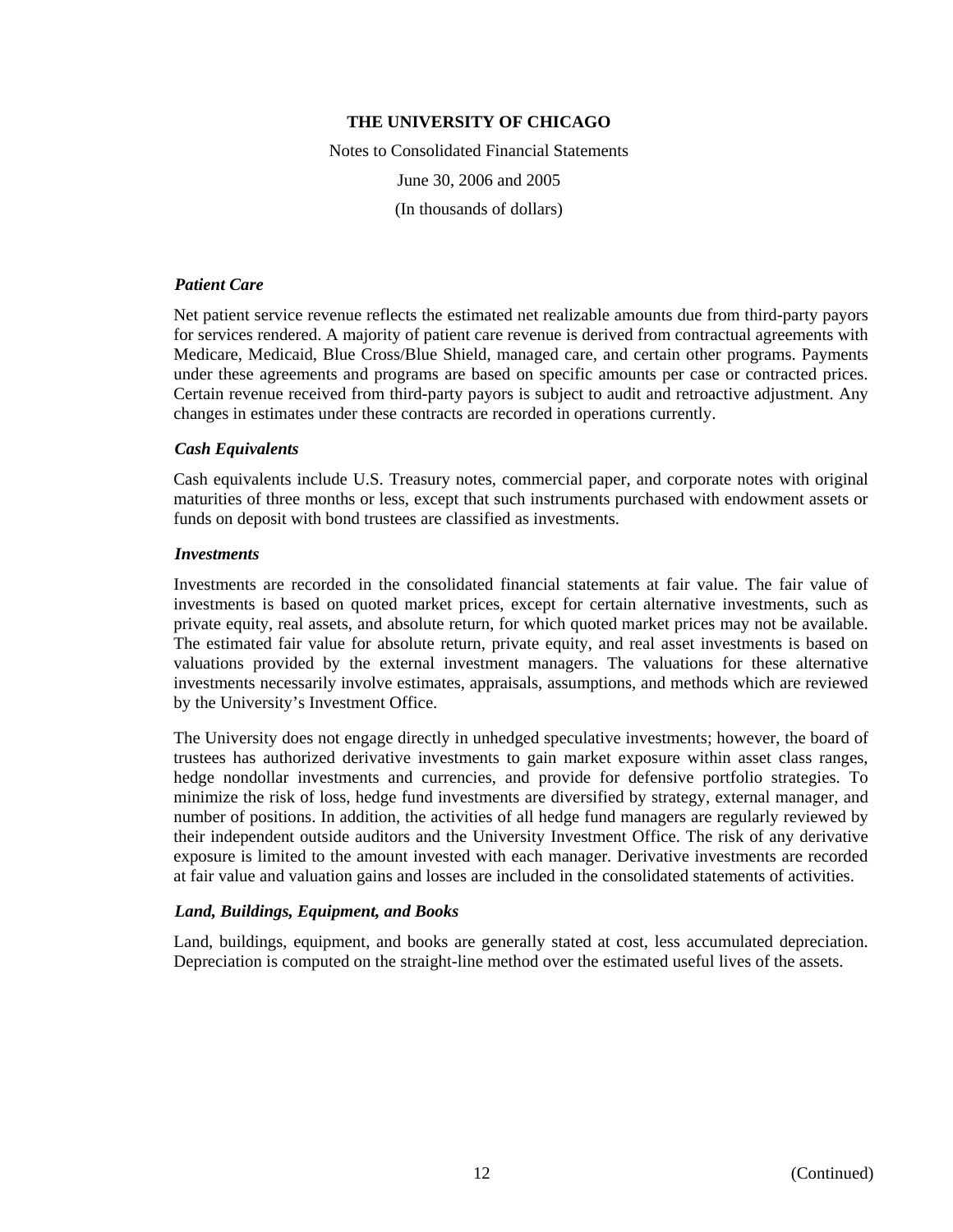Notes to Consolidated Financial Statements June 30, 2006 and 2005 (In thousands of dollars)

#### *Split Interest Agreements*

The University's split interest agreements with donors consist primarily of irrevocable charitable remainder trusts for which the University serves as trustee. Assets held in these trusts are included in investments. Contribution revenue is recognized at the dates the trusts are established after recording liabilities for the present value of the estimated future payments to be made to the donors and/or other beneficiaries. The liabilities are adjusted during the term of the trusts for changes in the value of the assets, accretion of the discount, and other changes in the estimates of future benefits.

#### *Use of Estimates*

The preparation of financial statements in accordance with generally accepted accounting principles requires that management make a number of estimates and assumptions related to the reporting of assets and liabilities and the disclosure of contingent assets and liabilities at the balance sheet date, and the reporting of revenue, expenses, gains, and losses during the period. Actual results may differ from those estimates.

#### *Reclassifications*

Certain 2005 amounts have been reclassified to conform to the 2006 presentation.

#### **(2) The University of Chicago Hospitals**

#### *Organization*

The University of Chicago Hospitals was incorporated and assumed the operations of the University hospitals and clinics on October 1, 1986. The University of Chicago Hospitals also includes QV, Inc., an affiliated not-for-profit health care corporation operating clinics in the Chicago area. The University, as the sole corporate member of the Hospitals, elects the Hospitals' Board of Trustees.

#### *Agreements with the University*

The relationship between the University and the Hospitals is defined in an Affiliation Agreement and an Operating Agreement, both dated October 1, 1986. The Operating Agreement was amended and a Lease Agreement between the University and the Hospitals was entered into as of June 30, 1987. Additional lease agreements have been entered into from time to time. The Affiliation Agreement specifies University and Hospitals' responsibilities for the provision of patient care, teaching, and research at the hospitals and clinics. The Operating Agreement provides for the management and operation by the Hospitals of the University's hospital and clinic facilities. The Lease Agreement provides a leasehold interest in the University health care facilities and certain land and parking structures.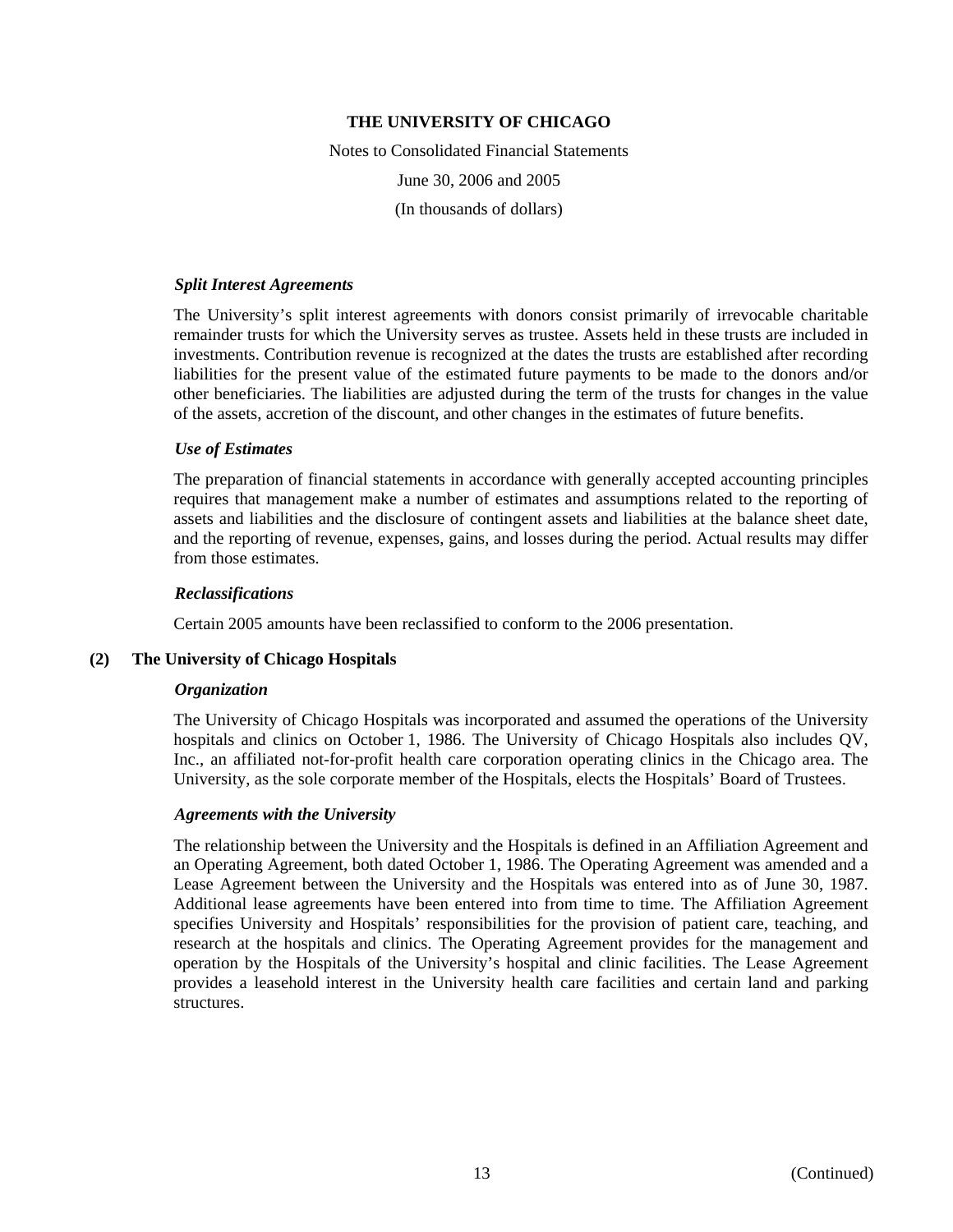Notes to Consolidated Financial Statements June 30, 2006 and 2005 (In thousands of dollars)

#### *Basis of Presentation*

The Hospitals maintains its accounts and prepares stand-alone financial statements in conformity with accounting and reporting principles of the American Institute of Certified Public Accountants *Audit and Accounting Guide Health Care Organizations*. For purposes of presentation of the Hospitals' financial position and changes in net assets in the consolidated financial statements, several reclassifications have been made as follows: (1) the provision for uncollectible Hospitals' patient accounts receivable of \$44,236 in fiscal year 2006 and \$50,947 in fiscal year 2005 has been reclassified as a reduction of patient care revenue and (2) realized investment gains of \$37,074 in fiscal year 2006 and \$10,570 in fiscal year 2005 not used for operations have been reclassified as a nonoperating change in unrestricted net assets.

The Hospitals have made certain commitments to support the enhancement and expansion of several programs within the University's Biological Sciences Division. During fiscal 2006 and fiscal 2005, the Hospitals transferred \$15,000 annually to the University in support of these programs.

#### **(3) Investments**

Fair values of investments at June 30, 2006 and 2005 are shown below:

|                                |    | University<br>and Hospitals | <b>Other investments</b> |                  | 2005         |              |
|--------------------------------|----|-----------------------------|--------------------------|------------------|--------------|--------------|
|                                |    | endowment                   | University               | <b>Hospitals</b> | <b>Total</b> | <b>Total</b> |
| Cash equivalents               | \$ | 16,154                      | 1,570                    | 1,407            | 19,131       | 23,249       |
| Domestic public equities       |    | 644.067                     | 47,048                   | 232,847          | 923,962      | 1,158,528    |
| International public equities  |    | 1,258,238                   | 25,340                   | 2.037            | 1.285.615    | 761.523      |
| Private equity                 |    | 586,687                     | 3.314                    | 19.241           | 609.242      | 679.489      |
| Real assets                    |    | 558,356                     | 14.333                   | 6.011            | 578,700      | 355.582      |
| Absolute return                |    | 1,303,516                   | 7,362                    |                  | 1,310,878    | 731,560      |
| High yield bonds               |    |                             | 441                      |                  | 441          | 203,963      |
| Fixed income                   |    | 448.172                     | 169,060                  | 154.403          | 771,635      | 837,810      |
| Funds held in trust (primarily |    |                             |                          |                  |              |              |
| cash equivalents and bonds)    |    | 24,724                      | 333,268                  | 18,691           | 376,683      | 411,051      |
| Total                          |    | 4,839,914                   | 601,736                  | 434,637          | 5,876,287    | 5,162,755    |

The University is obligated under certain limited partnership investment fund agreements to advance additional funding periodically up to specified levels. At June 30, 2006, the University had unfunded commitments of \$1,162,134 which are likely to be called through 2012.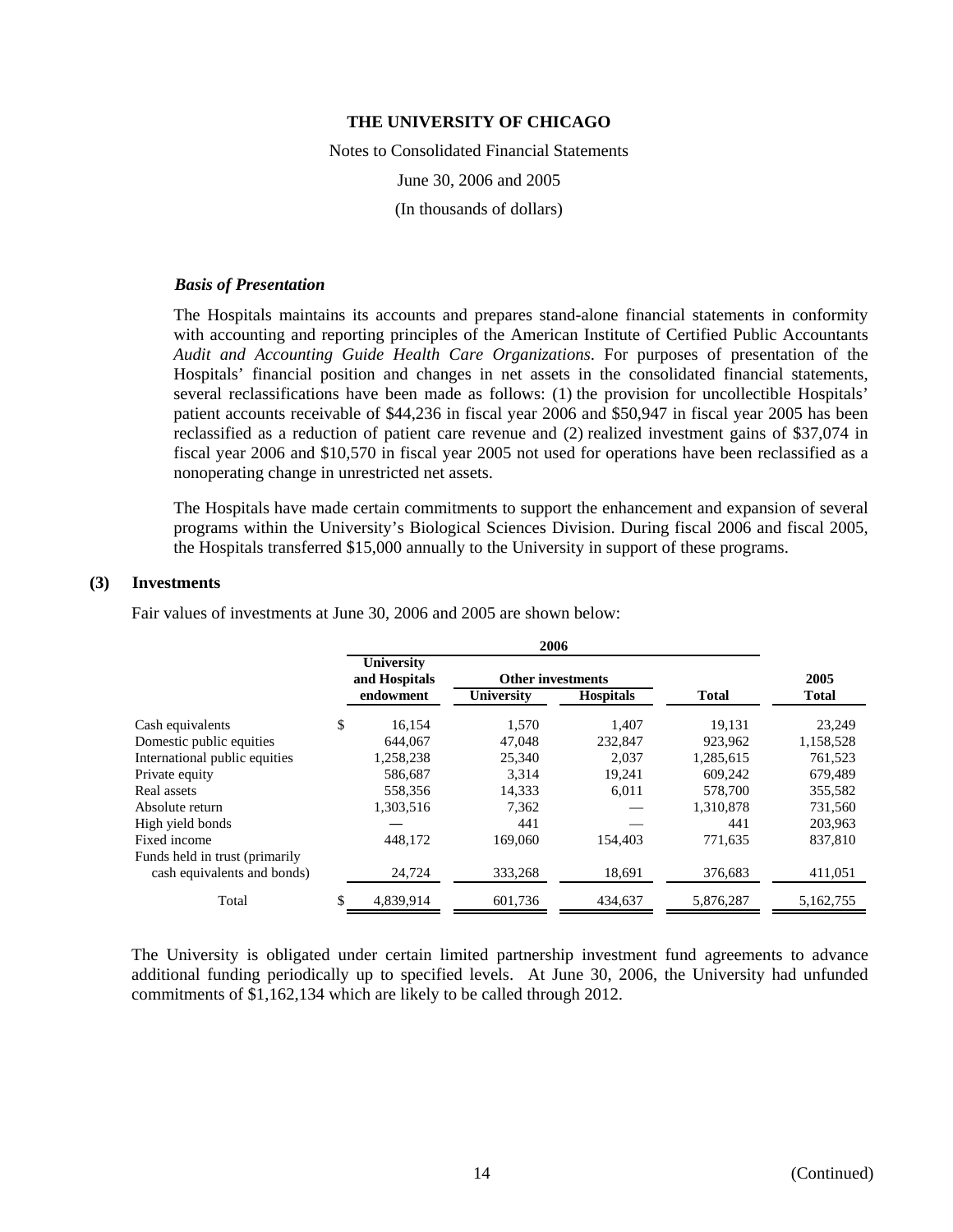Notes to Consolidated Financial Statements

June 30, 2006 and 2005

(In thousands of dollars)

Changes in the fair value of endowment investments were as follows for the fiscal years ended June 30, 2006 and 2005:

|                                                                                                                          |               |                   | 2006             |                     | 2005                |
|--------------------------------------------------------------------------------------------------------------------------|---------------|-------------------|------------------|---------------------|---------------------|
|                                                                                                                          |               | <b>University</b> | <b>Hospitals</b> | <b>Consolidated</b> | <b>Consolidated</b> |
| Investment return:                                                                                                       |               |                   |                  |                     |                     |
| Endowment yield (interest,<br>dividends, and rents)<br>Realized gains                                                    | $\mathcal{S}$ | 77,903            | 2,929            | 80,832              | 80,790              |
| on investments<br>Unrealized gains                                                                                       |               | 421,494           | 16,324           | 437,818             | 354,326             |
| on investments                                                                                                           |               | 245,091           | 9,795            | 254,886             | 201,669             |
| Total investment<br>return                                                                                               |               | 744,488           | 29,048           | 773,536             | 636,785             |
| Endowment payout                                                                                                         |               | (178, 787)        | (6, 877)         | (185, 664)          | (185, 927)          |
| Net investment<br>return                                                                                                 |               | 565,701           | 22,171           | 587,872             | 450,858             |
| Other changes in endowment<br>investments:<br>Gifts and pledge payments<br>received in cash<br>Transfers to create funds |               | 64,284            | 142              | 64,426              | 50,948              |
| functioning as<br>endowment<br>Other changes                                                                             |               | 71,133<br>2,544   |                  | 71,133<br>2,544     | 9,828<br>1,791      |
| Total other<br>changes in<br>endowment<br>investments                                                                    |               | 137,961           | 142              | 138,103             | 62,567              |
| Net change in<br>endowment<br>investments                                                                                |               | 703,662           | 22,313           | 725,975             | 513,425             |
| Endowment investments at:<br>Beginning of year                                                                           |               | 3,958,624         | 155,315          | 4,113,939           | 3,600,514           |
| End of year                                                                                                              | \$            | 4,662,286         | 177,628          | 4,839,914           | 4,113,939           |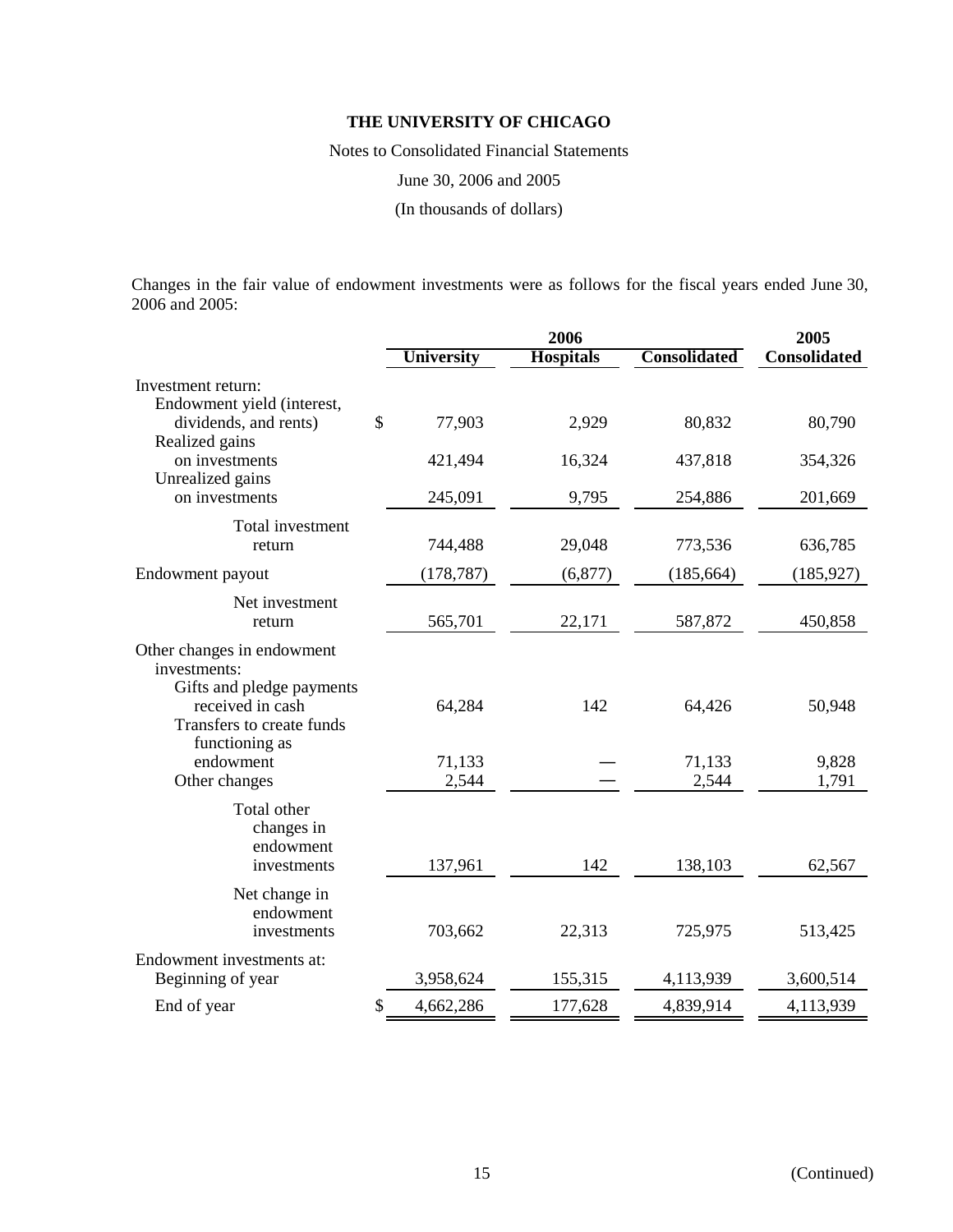Notes to Consolidated Financial Statements

June 30, 2006 and 2005

(In thousands of dollars)

## **(4) Notes and Accounts Receivable**

Components of notes and accounts receivable at June 30, 2006 and 2005 are shown below:

|                                                            | 2006              |                  | 2005              |                  |
|------------------------------------------------------------|-------------------|------------------|-------------------|------------------|
|                                                            | <b>University</b> | <b>Hospitals</b> | <b>University</b> | <b>Hospitals</b> |
| Patients                                                   | \$<br>106,275     | 145,036          | 103,145           | 147,931          |
| Students:                                                  |                   |                  |                   |                  |
| Loans                                                      | 106,815           |                  | 128,880           |                  |
| Tuition and fees                                           | 2,924             |                  | 4,636             |                  |
| U.S. Government                                            | 24,523            |                  | 22,711            |                  |
| All other                                                  | 63,781            |                  | 64,381            |                  |
| Subtotal                                                   | 304,318           | 145,036          | 323,753           | 147,931          |
| Less allowance for doubtful<br>accounts (primarily patient |                   |                  |                   |                  |
| receivables)                                               | (94, 593)         | (35, 125)        | (91,083)          | (38, 760)        |
| Total                                                      | 209,725           | 109,911          | 232,670           | 109,171          |

## **(5) Land, Buildings, Equipment, and Books**

Components of land, buildings, equipment, and books at June 30, 2006 and 2005 are shown below:

|                               | 2006              |                  | 2005              |                  |  |
|-------------------------------|-------------------|------------------|-------------------|------------------|--|
|                               | <b>University</b> | <b>Hospitals</b> | <b>University</b> | <b>Hospitals</b> |  |
| Land                          | \$<br>41,117      | 33,093           | 41,890            | 26,415           |  |
| <b>Buildings</b>              | 1,434,157         | 512,399          | 1,231,339         | 500,512          |  |
| Equipment                     | 291,932           | 317,205          | 259,706           | 302,129          |  |
| <b>Books</b>                  | 197,832           |                  | 190,532           |                  |  |
| Construction in-progress      | 100,293           | 91,560           | 225,346           | 53,061           |  |
| Subtotal                      | 2,065,331         | 954,257          | 1,948,813         | 882,117          |  |
| Less accumulated depreciation | (764, 769)        | (456, 913)       | (725, 294)        | (415, 662)       |  |
| Total                         | \$<br>1,300,562   | 497,344          | 1,223,519         | 466,455          |  |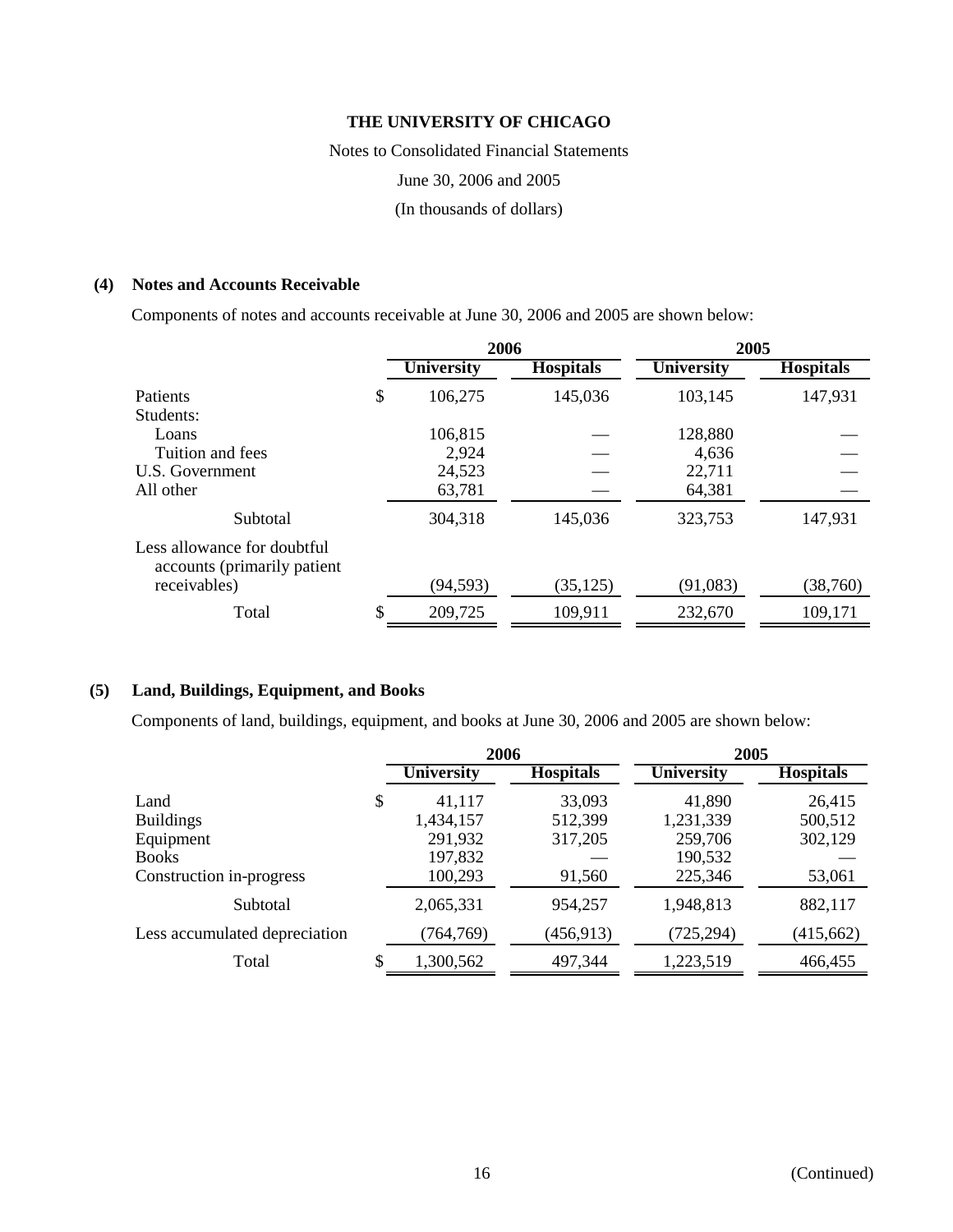Notes to Consolidated Financial Statements June 30, 2006 and 2005 (In thousands of dollars)

#### **(6) Asset Retirement Obligation**

In fiscal 2006, the University and Hospitals adopted Financial Accounting Standards Board Interpretation No. 47 (FIN 47), "Accounting for Conditional Asset Retirement Obligations." FIN 47 requires that a liability be recognized for the fair value of a legal obligation to perform asset retirement activities that are conditional on a future event if the amount can be reasonably estimated. Upon recognition of a liability, the asset retirement cost is recorded as an increase in the carrying value of the related long-lived asset and then depreciated over the life of the asset. The University and Hospitals' asset retirement obligations arise primarily from regulations that specify how to dispose of asbestos if facilities are demolished or undergo major renovations or repairs. The University and Hospitals' obligations to remove asbestos was estimated using site-specific surveys where available and a per square foot estimate where surveys were unavailable.

As a result of an evaluation of available asbestos remediation estimates, the University and Hospitals recorded liabilities of \$70,056 and \$7,939, respectively, for the asset retirement obligations. Accumulated depreciation was measured from fiscal 1973, the date the liability and capitalized asset would have been recognized if FIN 47 were in effect when the University and Hospitals incurred the liability. Accordingly, the capitalized asset associated with the asset retirement obligation is considered to be fully depreciated. As a result, the cumulative effect of this change in accounting principle was recorded as a non-operating reduction in unrestricted net assets in fiscal 2006.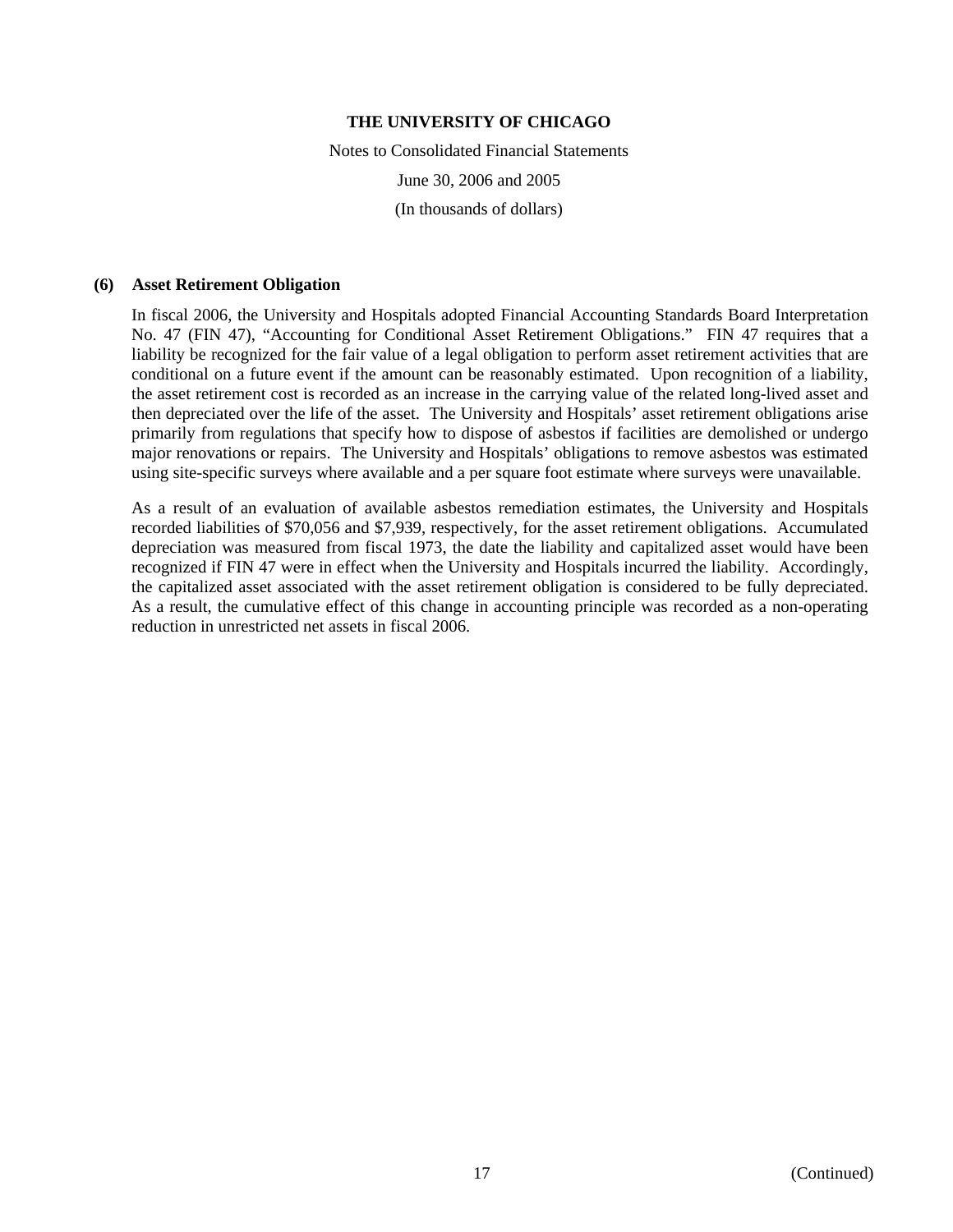Notes to Consolidated Financial Statements June 30, 2006 and 2005 (In thousands of dollars)

#### **(7) Notes and Bonds Payable**

Notes and bonds payable at June 30, 2006 and 2005 are shown below:

|                                                  | <b>Fiscal year</b> |                       |           |           |
|--------------------------------------------------|--------------------|-----------------------|-----------|-----------|
|                                                  | maturity           | <b>Interest rate</b>  | 2006      | 2005      |
| University:                                      |                    |                       |           |           |
| Fixed rate:                                      |                    |                       |           |           |
| Illinois Educational Facilities Authority (IEFA) |                    |                       |           |           |
| Series 1993                                      | 2014               | \$<br>$5.8\% - 6.0\%$ | 3,300     | 3,625     |
| Series 1998A                                     | 2039               | $5.0\% - 5.3\%$       | 124,945   | 124,945   |
| Series 2001A                                     | 2042               | 5.3%                  | 2,860     | 2,860     |
| Series 2003A                                     | 2034               | $4.0\% - 5.3\%$       | 191,275   | 195,375   |
| Illinois Finance Authority (IFA)                 |                    |                       |           |           |
| Series 2004A                                     | 2035               | 5.0%                  | 100,000   | 100,000   |
| Series 2004C                                     | 2040               | 3.8%                  | 78,677    | 80,000    |
| Illinois Health Facilities Authority             |                    |                       |           |           |
| $(IHFA)$ – Series 1985                           | 2021               | 5.5%                  | 61,615    | 61,735    |
| Unamortized premium                              |                    |                       | 2,818     | 2,902     |
| Total fixed rate                                 |                    |                       | 565,490   | 571,442   |
| Variable rate:                                   |                    |                       |           |           |
| Illinois Student Assistance Commission (ISAC)    | 2006               | 5.0%                  | 66,504    | 86.520    |
| IEFA:                                            |                    |                       |           |           |
| Series 1985 NORC                                 | 2007               | 3.6%                  | 10        | 71        |
| Pooled financing program                         | 2011               | 3.5%                  | 7.543     | 7.543     |
| Series 1998B                                     | 2026               | 3.1%                  | 90.090    | 90,090    |
| Series 2001B-1                                   | 2037               | 3.5%                  | 60,000    | 60,000    |
| Series 2001B-2                                   | 2037               | 4.0%                  | 40,000    | 40,000    |
| Series 2001B-3                                   | 2037               | 3.8%                  | 72,265    | 72,265    |
| Series 2003B                                     | 2034               | 3.7%                  | 49,076    | 50,000    |
| $IFA - Series 2004B$                             | 2035               | 3.7%                  | 100,000   | 100,000   |
| Bank line of credit (\$65,000 available)         | 2006               | 5.2%                  | 53,000    | 64,800    |
| Total variable rate                              |                    |                       | 538,488   | 571,289   |
| <b>Total University</b>                          |                    |                       | 1,103,978 | 1,142,731 |
| Hospitals:                                       |                    |                       |           |           |
| Fixed rate:                                      |                    |                       |           |           |
| IHFA:                                            |                    |                       |           |           |
| Series 2001 Serial bond                          | 2024               | 5.1%                  | 35.605    | 36,725    |
| Series 2001 Term bond                            | 2032               | 5.0%                  | 28,100    | 28,100    |
| Series 2001 Term bond                            | 2037               | 5.1%                  | 24,065    | 24,065    |
| Series 2003 Serial bond                          | 2015               | $4.0 - 5.0\%$         | 55,840    | 60,740    |
| Unamortized premium                              |                    |                       | 2,734     | 3,155     |
|                                                  |                    |                       |           |           |
| Total fixed rate                                 |                    |                       | 146,344   | 152,785   |
| Variable rate:                                   |                    |                       |           |           |
| IHFA:                                            |                    |                       |           |           |
| Series 1994C                                     | 2027               | 4.0%                  | 55,400    | 55,400    |
| Series 1998                                      | 2027               | 4.0%                  | 112,900   | 114,000   |
| IEFA pooled financing program                    | 2029               | 3.5%                  | 56,866    | 27,866    |
| Bank line of credit (\$15,000 available)         |                    |                       |           |           |
| Total variable rate                              |                    |                       | 225,166   | 197,266   |
| <b>Total Hospitals</b>                           |                    |                       | 371,510   | 350,051   |
| Total notes and bonds payable                    |                    | \$                    | 1,475,488 | 1,492,782 |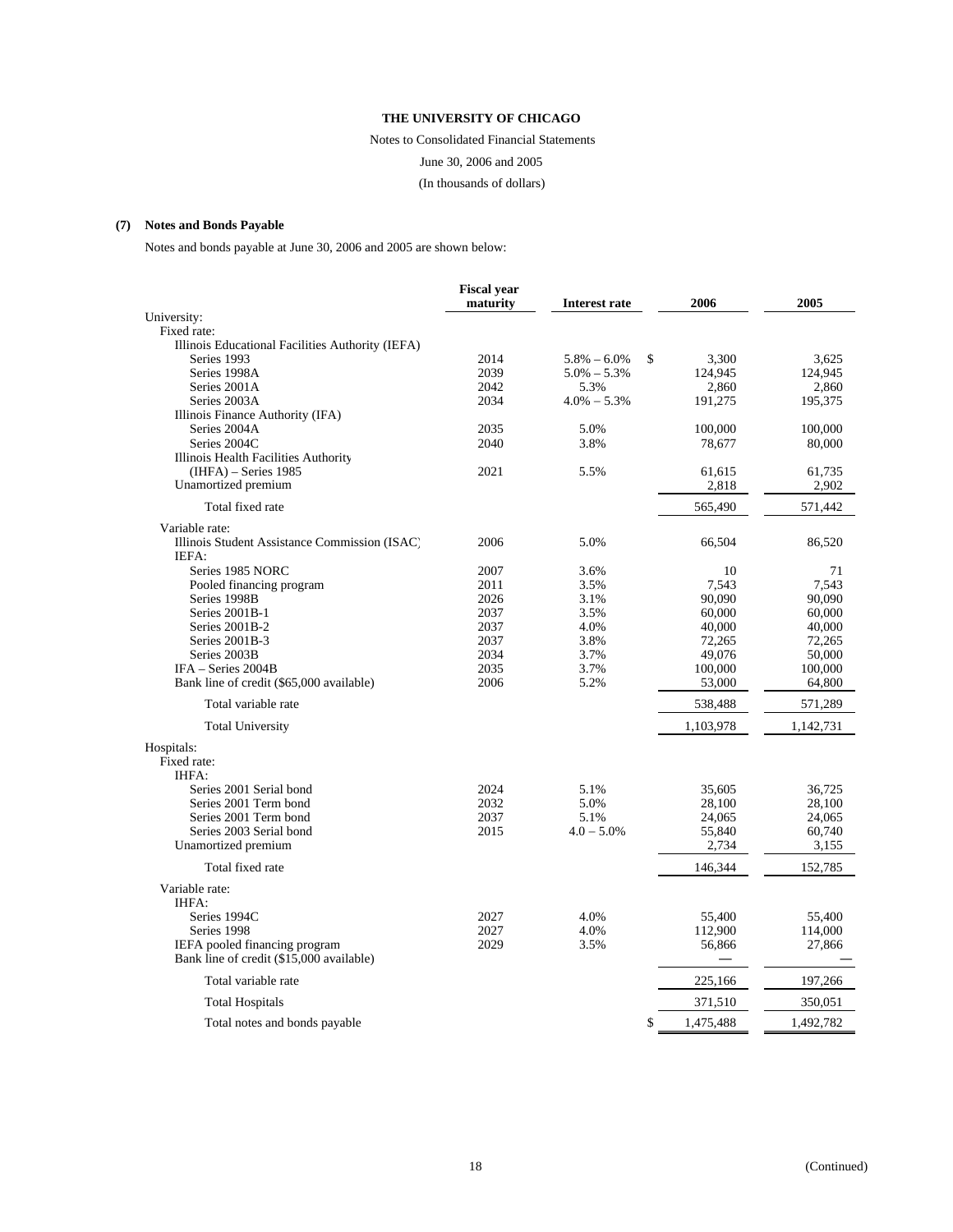Notes to Consolidated Financial Statements

June 30, 2006 and 2005

(In thousands of dollars)

In order to reduce exposure to adjustable interest rates on variable rate debt, the University entered into a 35-year interest rate swap agreement in November 2004. The agreement has the effect of fixing the rate of interest at 3.8% for the IFA Series 2004C variable rate debt. The fair value of this swap agreement is the estimated amount that the University would pay or receive to terminate the agreement as of the consolidated balance sheet date, taking into account current interest rates and the current credit worthiness of the swap counter party. At June 30, 2006, the fair value of the interest rate swap agreement is an accrued asset of \$1,315. At June 30, 2005, the fair value of the agreement is an accrued liability of \$7,555. This financial instrument involves counter party credit exposure. The counter party for this swap transaction is a major financial institution that meets the University's criteria for financial stability and credit worthiness.

As of June 30, 2006 and 2005, the total principal amount of indebtedness considered to be legally extinguished and, therefore, excluded from the University notes and bonds payable was \$79,700 and \$81,750, respectively.

Principal payments required for University notes and bonds in each of the five years ending June 30, 2007 through 2011 are approximately \$12,821; \$11,507; \$11,434; \$13,028; and \$13,691, respectively.

Principal payments required in each of the five years ending June 30, 2007 through 2011 for the Hospitals' notes and bonds are approximately \$7,390; \$8,535; \$8,845; \$8,615; and \$8,965, respectively.

Included in the University's and Hospitals' notes and bonds payable are \$538,488 and \$225,166, respectively, of variable rate notes and bonds maturing through fiscal year 2037. In the event the University's and Hospitals' remarketing agents are unable to remarket the notes and bonds, they become a demand note and require immediate payment.

The carrying value of long-term debt does not differ materially from its estimated fair value as of June 30, 2006 and 2005, based on quoted market prices for the same or similar issues.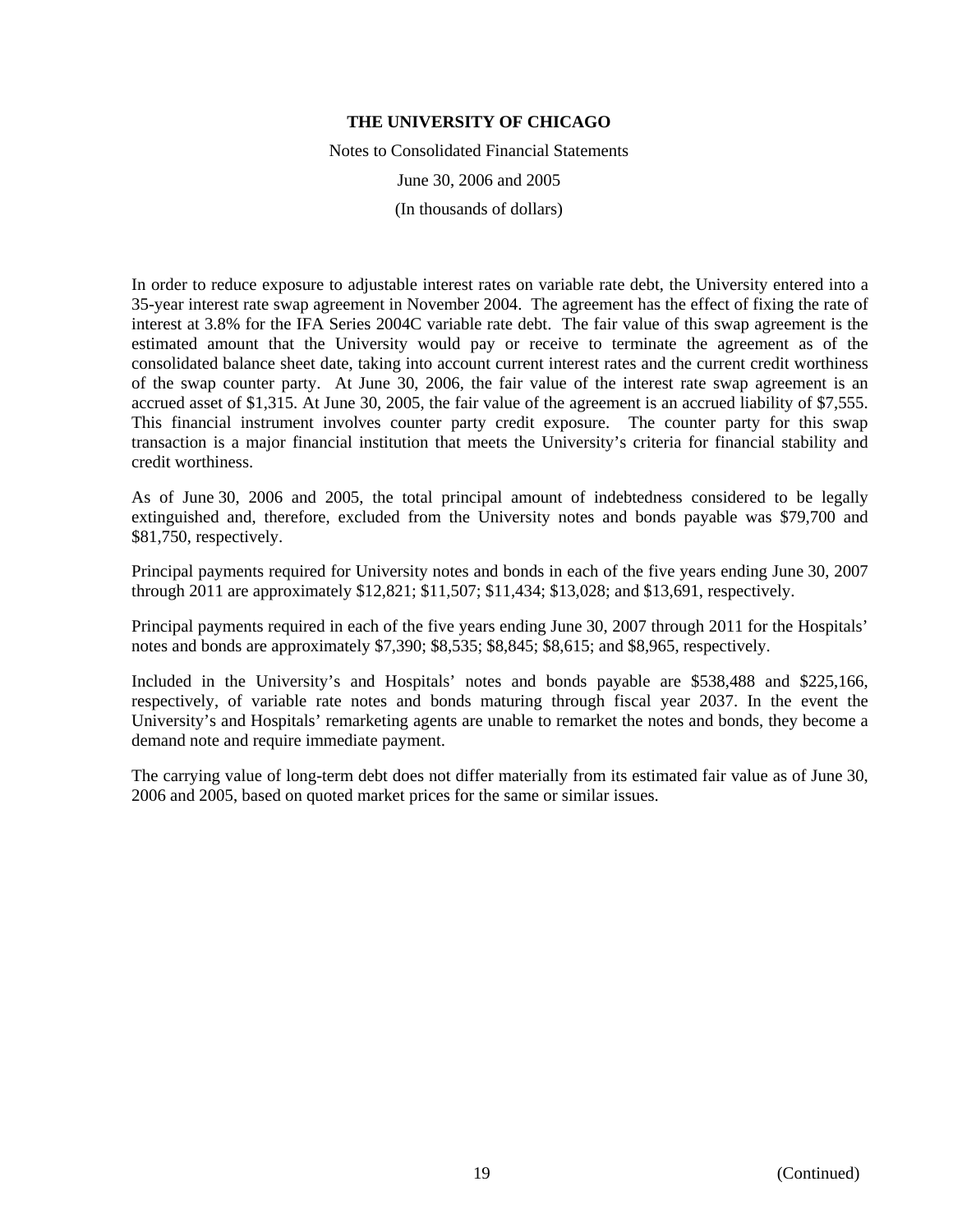Notes to Consolidated Financial Statements June 30, 2006 and 2005 (In thousands of dollars)

#### **(8) Collateral for Notes and Bonds Payable**

The University notes and bonds payable are secured by certain physical properties with a carrying value of approximately \$225 as of June 30, 2006. In addition, at June 30, 2006, the University had approximately \$7,950 of assets held by trustees for debt service. ISAC bonds payable are fully collateralized by student loans receivable that are fully guaranteed by the federal government.

Each of the Hospitals' IHFA bond series is collateralized and subject to certain restrictions. The Hospitals' Series 1994, 1998, 2001, and 2003 bonds are guaranteed by a municipal bond insurance policy.

Payment on the University and Hospitals IEFA Pooled Financing Program bonds is guaranteed by a bank letter of credit.

## **(9) Securities Loaned**

The University has an agreement with its investment custodian to lend University securities to brokers in exchange for a fee. Among other provisions that limit the University's risk, the security lending agreement specifies that the custodian is responsible for the lending of securities and obtaining adequate collateral from the borrower. Collateral is limited to cash, government securities, and irrevocable letters of credit. At June 30, 2006 and 2005, investment securities with an aggregate market value of \$628,242 and \$715,708, respectively, were loaned to various brokers and are returnable on demand. In exchange, the University received cash collateral of \$539,719 and \$571,734 and noncash collateral of \$98,993 and \$160,618, at June 30, 2006 and 2005, respectively. Cash collateral is reported as both an asset and liability of the University.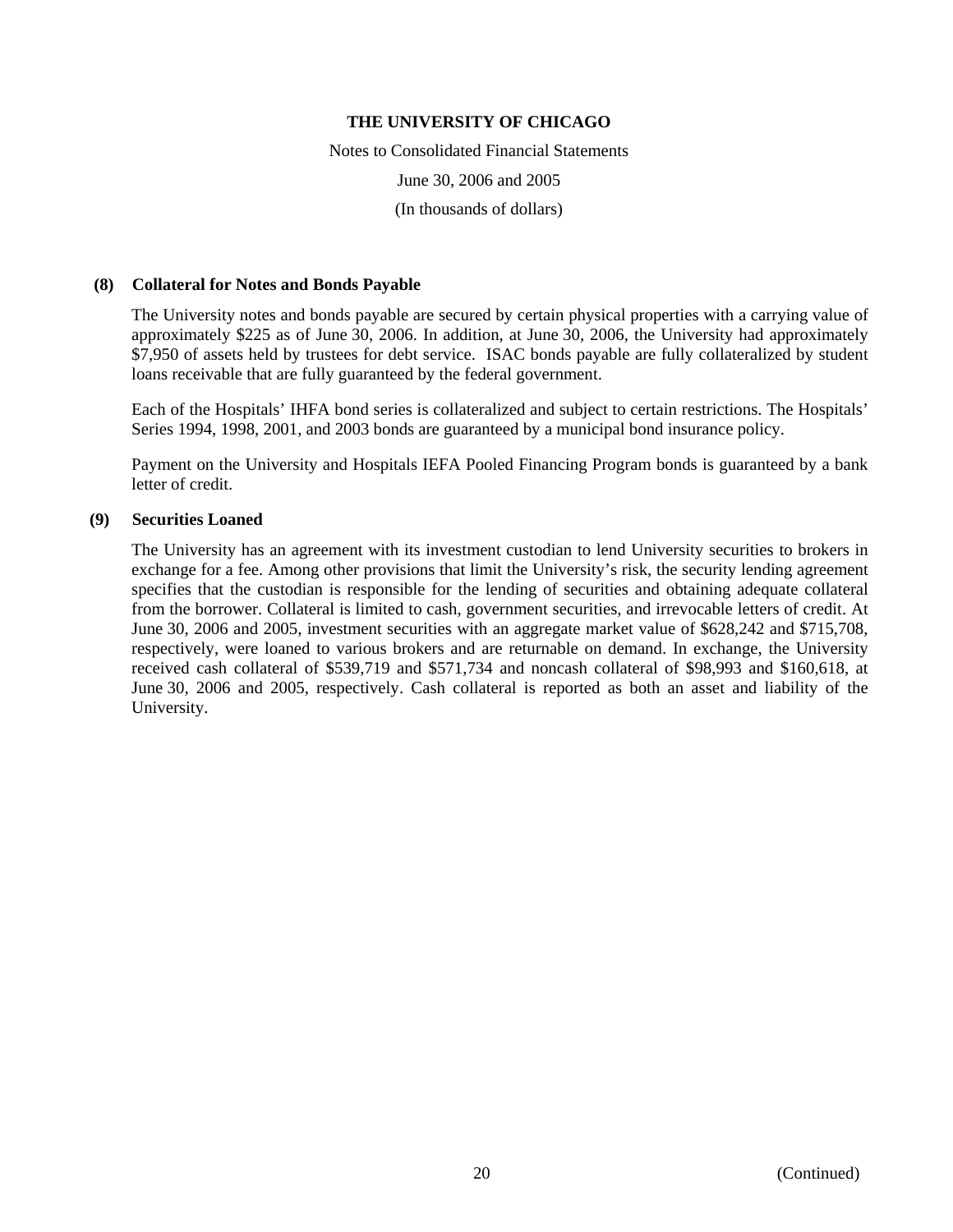Notes to Consolidated Financial Statements

June 30, 2006 and 2005

(In thousands of dollars)

#### **(10) Pledges**

Pledges receivable at June 30, 2006 and 2005 are shown below:

|                                                              | 2006              |                  | 2005              |                  |
|--------------------------------------------------------------|-------------------|------------------|-------------------|------------------|
|                                                              | <b>University</b> | <b>Hospitals</b> | <b>University</b> | <b>Hospitals</b> |
| Unconditional promises<br>expected to be collected in:       |                   |                  |                   |                  |
| Less than one year                                           | \$<br>86,060      | 11,438           | 70,293            | 9,455            |
| One year to five years                                       | 138,951           | 20,085           | 126,421           | 8,810            |
| More than five years                                         | 17,034            |                  | 13,534            |                  |
|                                                              | 242,045           | 31,523           | 210,248           | 18,265           |
| Less unamortized discount and<br>allowance for uncollectible |                   |                  |                   |                  |
| pledges                                                      | (57, 496)         | (4,377)          | (46,260)          | (480)            |
| Total                                                        | 184,549           | 27,146           | 163,988           | 17,785           |

#### **(11) Self-insurance Liability**

The University maintains a self-insurance program for medical malpractice liability. This program is supplemented with commercial excess insurance above the University's self-insurance retention, which, for the years ended June 30, 2006 and 2005 was \$15,000 per claim and unlimited in annual aggregate. Claims in excess of \$15,000 are subject to an additional self-insurance retention limited to \$10,000 per claim and \$10,000 in annual aggregate. The Hospitals are included under this insurance program and are charged for their portion of self-insurance costs. The University and Hospitals also maintain a selfinsurance program for workers' compensation and certain other liability claims.

Under the medical malpractice self-insurance program, the University makes annual contributions to a related trust fund at an actuarially determined rate that is intended to provide adequate funding of the self-insurance liability over a period of years. Actual settlements of medical malpractice claims may be more or less than the liability estimated by the University.

The medical malpractice self-insurance liability is the estimated present value of self-insured claims that will be settled in the future, and considers anticipated payout patterns as well as interest to be earned on available assets prior to payment. If the present value method was not used, the liability for medical malpractice self-insurance claims would be approximately \$41,000 higher than the amount recorded in the consolidated financial statements at June 30, 2006. The interest rate assumed in determining the present value was 6.25%.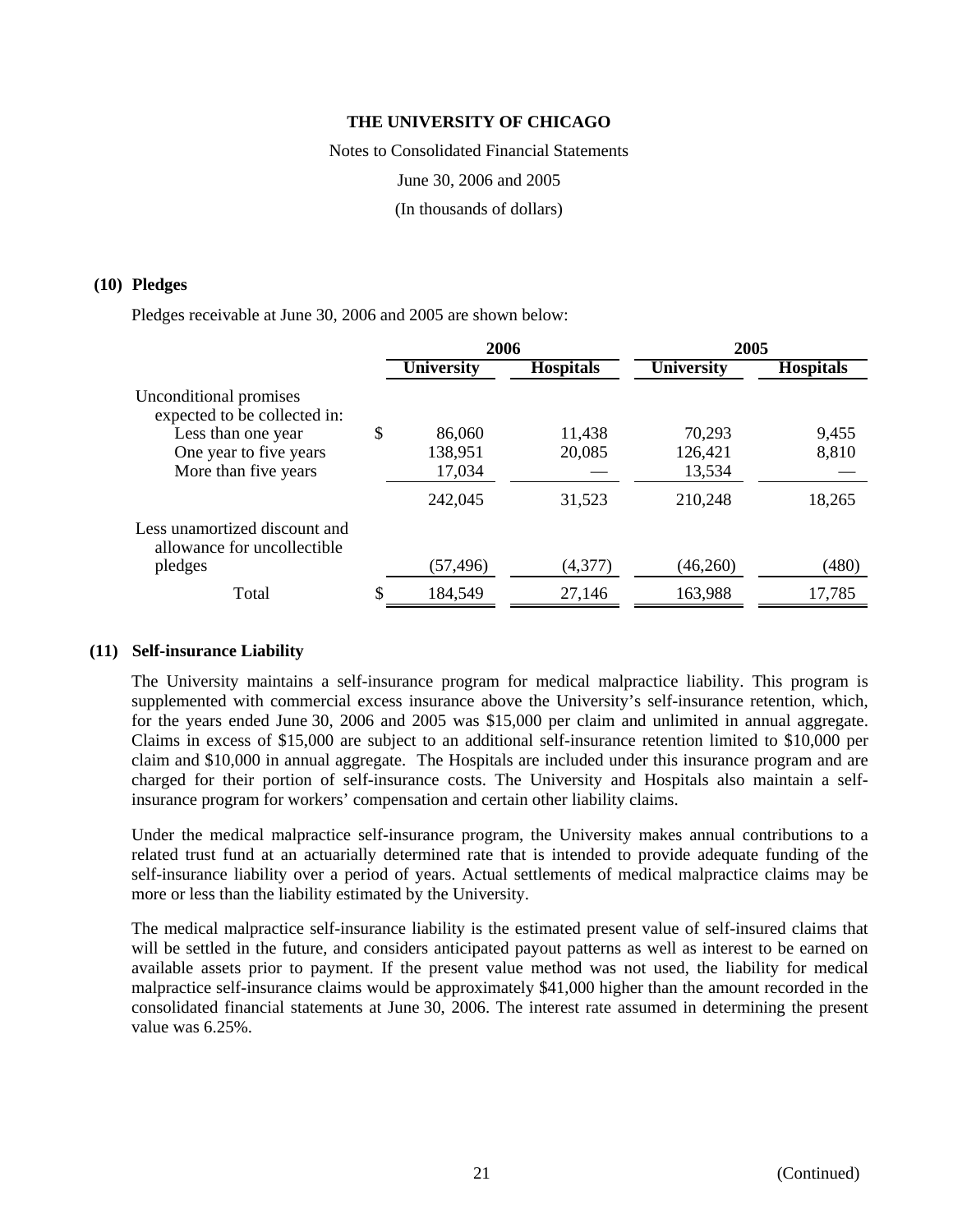Notes to Consolidated Financial Statements

June 30, 2006 and 2005

(In thousands of dollars)

The estimated liability for incurred malpractice, workers' compensation, and other claims (filed and unfiled) as of June 30, 2006 and 2005 is presented below:

|                                                       | 2006                      |                  | 2005                      |                  |
|-------------------------------------------------------|---------------------------|------------------|---------------------------|------------------|
|                                                       | <b>University</b>         | <b>Hospitals</b> | University                | <b>Hospitals</b> |
| Medical malpractice<br>Workers' compensation<br>Other | 162,547<br>3,624<br>4,429 | 6,934            | 154,907<br>3,171<br>3,933 | 7,238            |
| Total                                                 | 170,600                   | 6,934            | 162,011                   | 7,238            |

## **(12) Pension Plans and Other Postretirement Benefits**

Substantially all personnel of the University participate in either the defined contribution pension plan for academic staff or the defined benefit and contribution pension plans for nonacademic personnel. The majority of Hospitals employees participate in the University's pension plan for nonacademic employees. The University and Hospitals make annual contributions to the defined benefit pension plan at a rate necessary to maintain plan funding on an actuarially recommended basis. Based primarily on participation, the University and Hospitals share equally in contributions made to the defined benefit pension plan.

In addition to providing pension benefits, the University provides certain health care benefits for retired employees. All Medicare eligible tenured faculty who elect to participate in the University Faculty Retirement Incentive Program receive supplemental health insurance at no cost for themselves and their spouses. All other academic and nonacademic employees are entitled to supplemental health insurance coverage subject to deductibles, copayment provisions, and other limitations.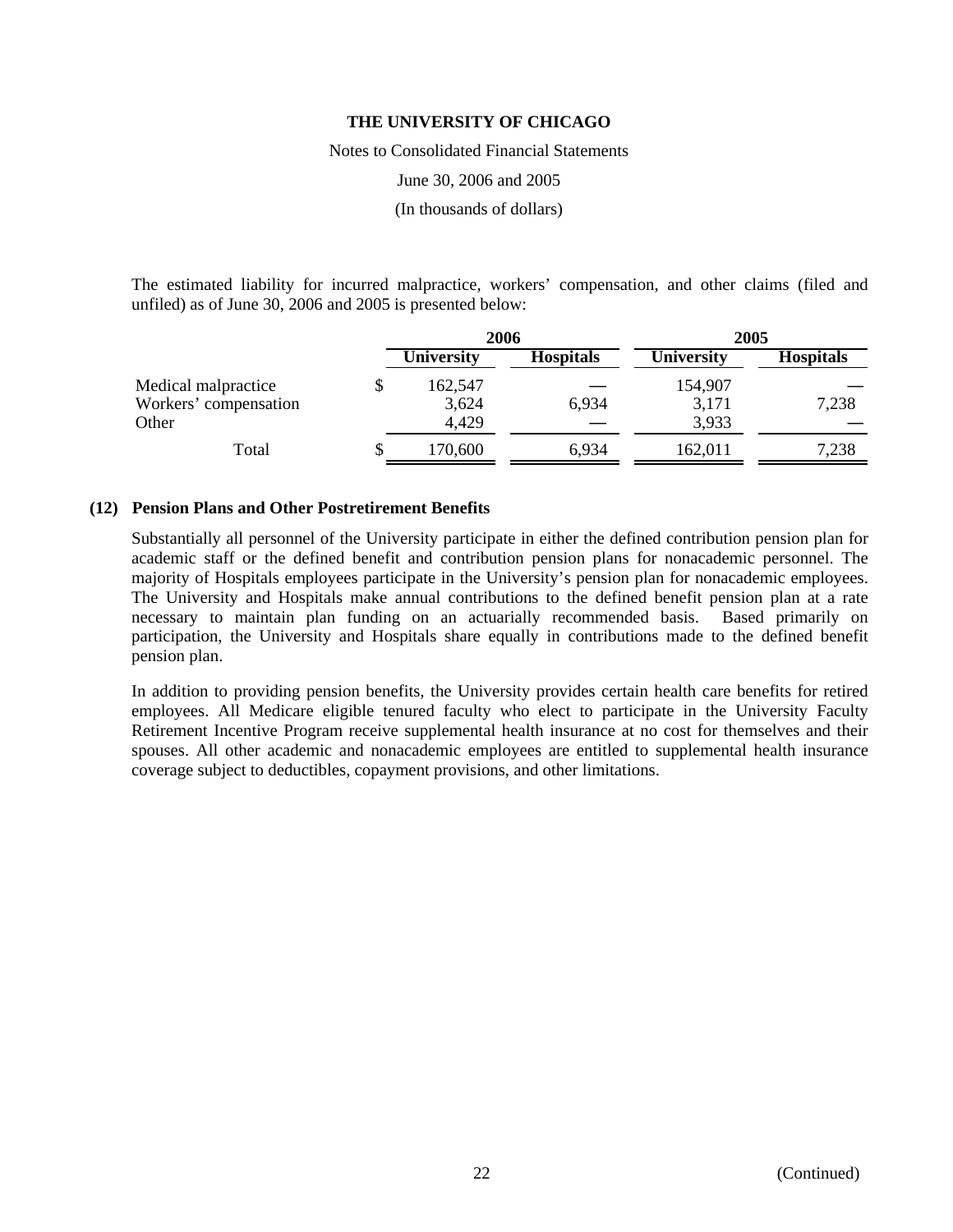Notes to Consolidated Financial Statements

June 30, 2006 and 2005

(In thousands of dollars)

The obligation, funded status, and amounts recognized in the consolidated financial statements for the pension plan and postretirement plan are shown below:

|                                           | <b>Defined benefit</b><br>pension plan |            | <b>Postretirement health</b><br>care benefits |           |
|-------------------------------------------|----------------------------------------|------------|-----------------------------------------------|-----------|
|                                           | 2006                                   | 2005       | 2006                                          | 2005      |
| Change in benefit obligation:             |                                        |            |                                               |           |
| Benefit obligation at beginning of year   | \$<br>455,920                          | 345,322    | 112,975                                       | 104,723   |
| Service cost                              | 31,176                                 | 21,108     | 5,175                                         | 4,103     |
| Interest cost                             | 22,369                                 | 21,068     | 5,532                                         | 6,421     |
| Amendments to the plan                    |                                        | 910        |                                               |           |
| Benefits paid                             | (25, 104)                              | (23, 186)  | (4, 344)                                      | (4,914)   |
| Actuarial (gain) loss, net                | (80, 590)                              | 90,698     | (18, 455)                                     | 2,642     |
| Benefit obligation at end of year         | \$<br>403,771                          | 455,920    | 100,883                                       | 112,975   |
| Change in fair value of plan assets:      |                                        |            |                                               |           |
| Fair value of plan assets                 |                                        |            |                                               |           |
| at beginning of year                      | \$<br>304,642                          | 291,720    | 30,961                                        | 22,107    |
| Actual return on plan assets              | 35,460                                 | 22,108     | 1,303                                         | 2,095     |
| <b>Employer contributions</b>             | 10,000                                 | 14,000     |                                               | 11,673    |
| Benefits paid                             | (25, 104)                              | (23, 186)  | (4, 344)                                      | (4,914)   |
| Fair value of plan assets at end of year  | \$<br>324,998                          | 304,642    | 27,920                                        | 30,961    |
| Reconciliation of funded status:          |                                        |            |                                               |           |
| Funded status                             | \$<br>(78, 773)                        | (151, 278) | (72, 963)                                     | (82,014)  |
| Unrecognized actuarial loss               | 84,673                                 | 187,634    | 71,958                                        | 94,277    |
| Unrecognized transition obligation        |                                        |            | 5,596                                         | 6,396     |
| Unrecognized prior service cost (benefit) | 8,584                                  | 9,622      | (22, 316)                                     | (24, 613) |
| Net amount recognized                     | \$<br>14,484                           | 45,978     | (17, 725)                                     | (5,954)   |
| Amounts recognized in consolidated        |                                        |            |                                               |           |
| financial statements:                     |                                        |            |                                               |           |
| Prepaid (accrued) benefit cost            | \$<br>14,484                           | (34,076)   | (17, 725)                                     | (5,954)   |
| Intangible asset                          |                                        | 9,622      |                                               |           |
| Minimum pension liability adjustment      |                                        | 70,432     |                                               |           |
| Net amount recognized                     | \$<br>14,484                           | 45,978     | (17, 725)                                     | (5,954)   |

The accumulated benefit obligation (ABO) for the defined benefit pension plan was \$324,333 and \$338,718 at June 30, 2006 and 2005, respectively.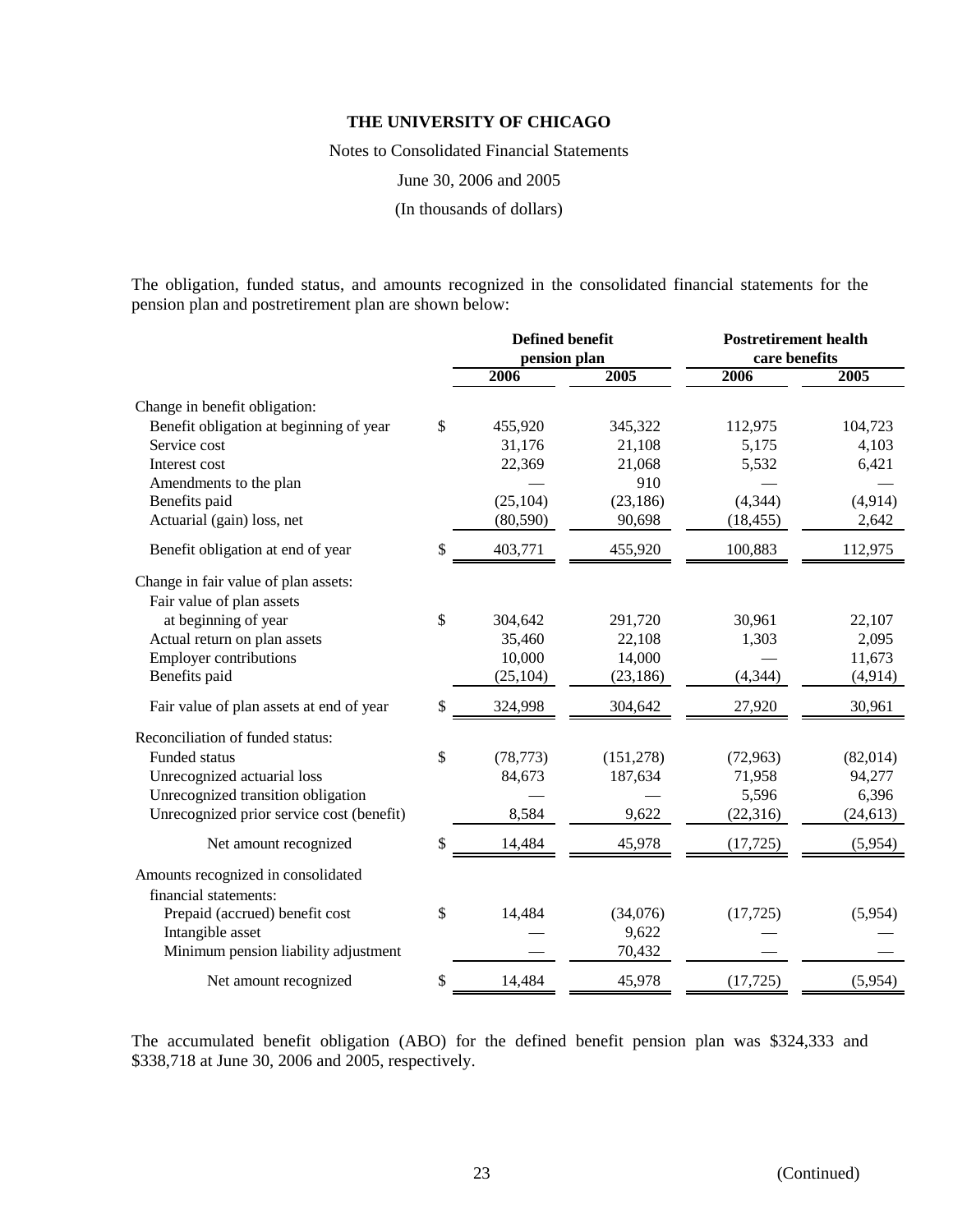Notes to Consolidated Financial Statements

June 30, 2006 and 2005

(In thousands of dollars)

At June 30, 2005, the defined benefit pension plan ABO exceeded plan assets thus creating an unfunded ABO. This situation required the recording of a minimum pension liability adjustment of \$70,432, which is reported as a non-operating change in unrestricted net assets in the consolidated statement of activities in fiscal 2005. At June 30, 2006, plan assets exceeded the ABO eliminating the need to maintain a minimum pension liability. This situation required the reversal of the minimum pension liability adjustment recorded in fiscal 2005, which is reported as a non-operating change in unrestricted net assets in the consolidated statements of activities in fiscal 2006.

|                                                       | <b>Defined benefit</b><br>pension plan |           | <b>Postretirement health</b><br>care benefits |         |
|-------------------------------------------------------|----------------------------------------|-----------|-----------------------------------------------|---------|
|                                                       | 2006                                   | 2005      | 2006                                          | 2005    |
| Service cost                                          | \$<br>31,176                           | 21,108    | 5,175                                         | 4,103   |
| Interest cost                                         | 22,369                                 | 21,068    | 5,532                                         | 6,421   |
| Expected return on plan assets                        | (23,572)                               | (24, 872) | (2,012)                                       | (1,658) |
| Amortization of prior service                         |                                        |           |                                               |         |
| cost (benefit)                                        | 1,038                                  | 2,426     | (2,298)                                       | (2,298) |
| Amortization of transition<br>obligation              |                                        |           | 800                                           | 800     |
| Amortization of actuarial                             |                                        |           |                                               |         |
| loss                                                  | 10,484                                 | 2,348     | 4,574                                         | 3,500   |
| Net periodic benefit                                  |                                        |           |                                               |         |
| cost                                                  | \$<br>41,495                           | 22,078    | 11,771                                        | 10,868  |
| Amounts included in the<br>consolidated statements of |                                        |           |                                               |         |
| activities:                                           |                                        |           |                                               |         |
| University                                            | \$<br>36,495                           | 15,078    | 11,771                                        | 10,868  |
| Hospitals                                             | 5,000                                  | 7,000     |                                               |         |
| Total                                                 | \$<br>41,495                           | 22,078    | 11,771                                        | 10,868  |

## *Components of Net Periodic Benefit Cost*

Defined contribution pension plan costs included in the consolidated statements of activities amounted to \$31,088 in fiscal 2006 and \$26,532 in fiscal 2005 for the University and \$6,100 in fiscal 2006 and \$5,100 in fiscal 2005 for the Hospitals.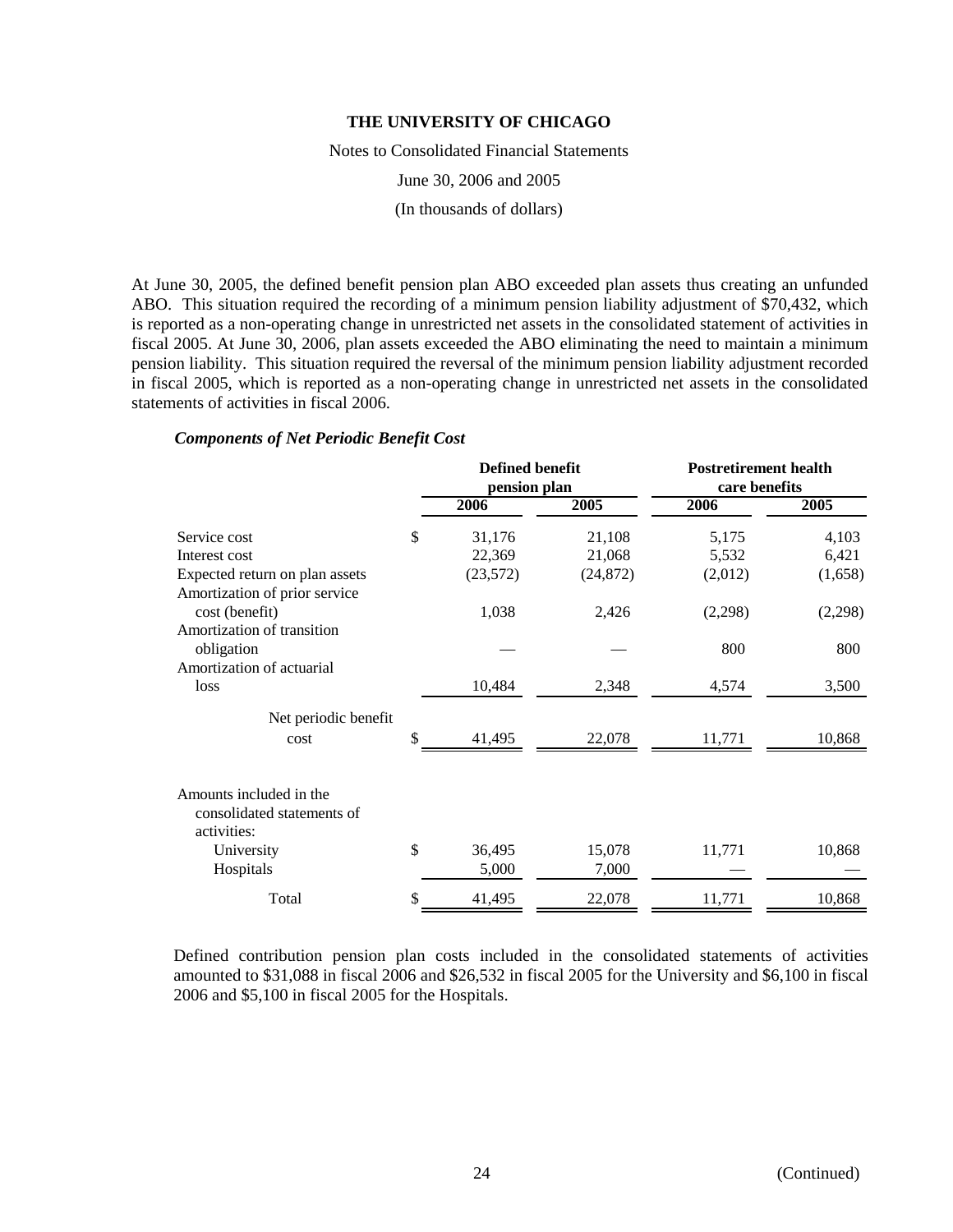Notes to Consolidated Financial Statements

June 30, 2006 and 2005

(In thousands of dollars)

#### *Actuarial Assumptions*

The weighted average assumptions used in the accounting for the pension and postretirement plans are shown below:

|                                | Defined benefit<br>pension plan |      | <b>Postretirement health</b><br>care benefits |              |
|--------------------------------|---------------------------------|------|-----------------------------------------------|--------------|
|                                | 2006                            | 2005 | 2006                                          | 2005         |
| Discount rate                  | 6.4%                            | 5.0% | 6.4%                                          | 5.0%         |
| Expected return on plan assets | 8.0                             | 8.0  | 6.5                                           | 6.5          |
| Rate of compensation increase  | 4.2                             | 4.2  |                                               |              |
| Health care cost trend rates:  |                                 |      |                                               |              |
| Next two fiscal years          |                                 |      | $9.0 - 10.0$                                  | $9.0 - 10.0$ |
| Next seven fiscal years        |                                 |      | $5.0 - 8.0$                                   | $5.0 - 8.0$  |
| Thereafter                     |                                 |      | 5.0                                           | 5.0          |

The expected return on plan assets assumptions for both the defined benefit pension plan and postretirement health care benefits plan is based on historical returns for similar investment portfolios.

Assumed health care cost trend rates have a significant effect on the amounts reported for health care plans. A one-percentage point change in assumed health care cost trend rates would have the following effects for the fiscal years ended June 30:

|                                                                                                                         |   | 2006               | 2005               |
|-------------------------------------------------------------------------------------------------------------------------|---|--------------------|--------------------|
| Effect on total service cost and interest cost:<br>One percentage point increase<br>One-percentage point decrease       | S | 2.330<br>(1,749)   | 2,295<br>(1,758)   |
| Effect on year-end postretirement benefit obligation:<br>One-percentage point increase<br>One percentage point decrease |   | 16,397<br>(13,281) | 17,736<br>(13,974) |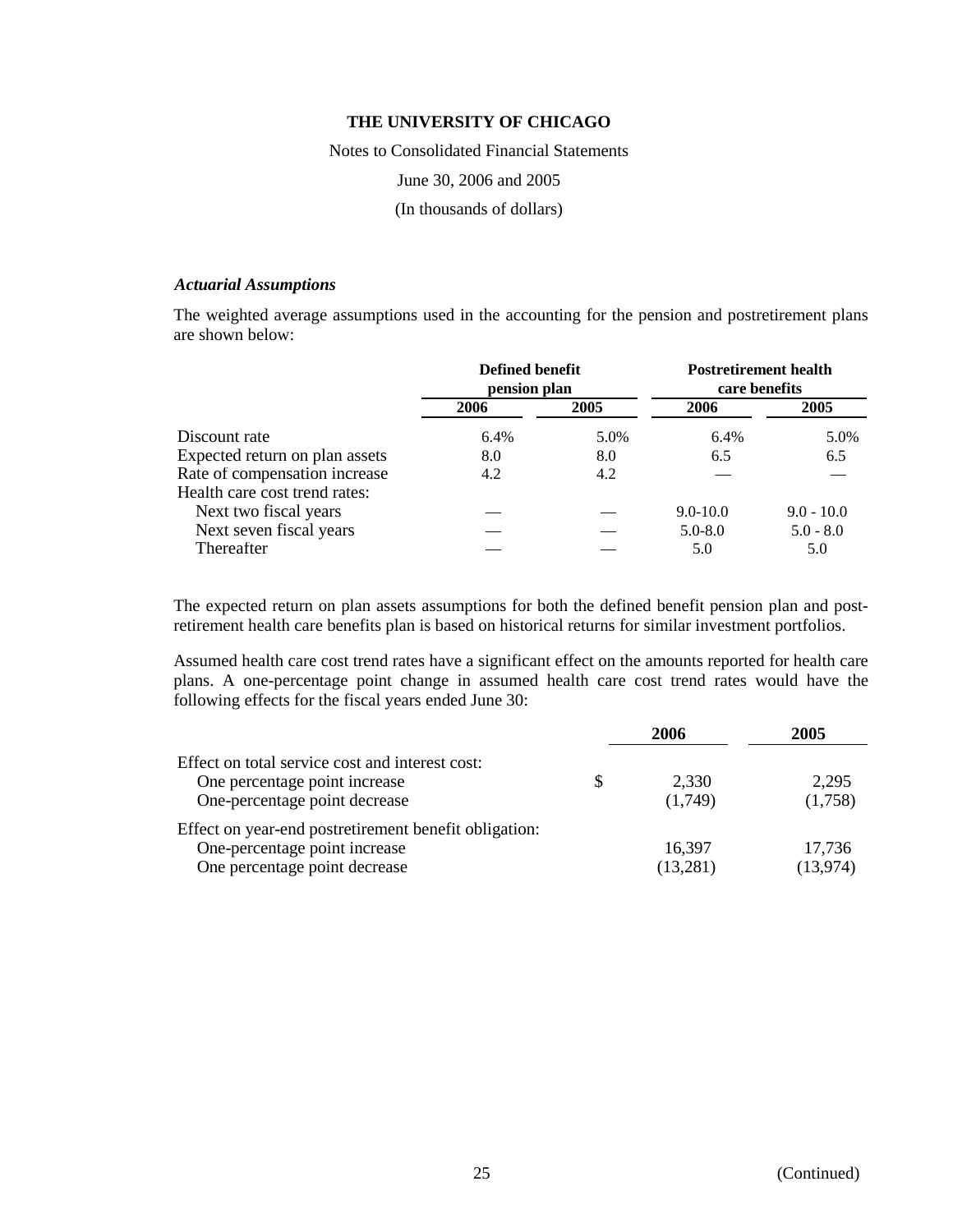Notes to Consolidated Financial Statements

June 30, 2006 and 2005

(In thousands of dollars)

#### *Plan Assets*

Weighted-average asset allocations by asset category are as follows:

|                               | Defined benefit<br>pension plan |             | <b>Postretirement health</b><br>care benefits |             |  |
|-------------------------------|---------------------------------|-------------|-----------------------------------------------|-------------|--|
|                               | 2006                            | 2005        | 2006                                          | 2005        |  |
| Domestic public equities      | $\%$<br>66                      | 66 %        | $\%$<br>53.                                   | 52<br>$\%$  |  |
| International public equities | 20                              | 20          |                                               |             |  |
| Fixed income                  | 14                              | 14          | 47                                            | 48          |  |
|                               | 100<br>$\%$                     | 100<br>$\%$ | 100<br>$\%$                                   | 100<br>$\%$ |  |

Plan assets for the defined benefit pension plan are managed through the Teachers Insurance and Annuity Association and College Retirement Equities Fund. The target asset allocation of 65% domestic public equities, 20% international public equities, and 15% fixed income securities are meant to result in a favorable long-term rate of return from a diversified portfolio of equity and fixed income investments. Plan assets for the postretirement health care benefit plan are managed by the University and have a target asset allocation of 50% domestic public equities and 50% fixed income securities. Typical health plans have high and variable cash needs. The asset allocation targets reflect the assumption that cash flow out of plan assets is not expected in the short-term.

#### *Contributions*

The University expects to make no contribution to its postretirement health care plan and no contribution to its defined benefit pension plan in fiscal 2007.

#### *Estimated Future Benefits Payments*

The following benefit payments, which reflect expected future service, are expected to be paid for each of the fiscal years ending June 30:

| <b>Fiscal year</b> | <b>Defined</b><br>benefit<br>pension<br>plan | <b>Postretirement</b><br>health care<br>benefits |
|--------------------|----------------------------------------------|--------------------------------------------------|
| 2007               | \$<br>19,190                                 | 3,799                                            |
| 2008               | 19,083                                       | 4,201                                            |
| 2009               | 20,135                                       | 4,561                                            |
| 2010               | 21,328                                       | 4,848                                            |
| 2011               | 22,458                                       | 5,227                                            |
| 2012-2016          | 139,082                                      | 31,147                                           |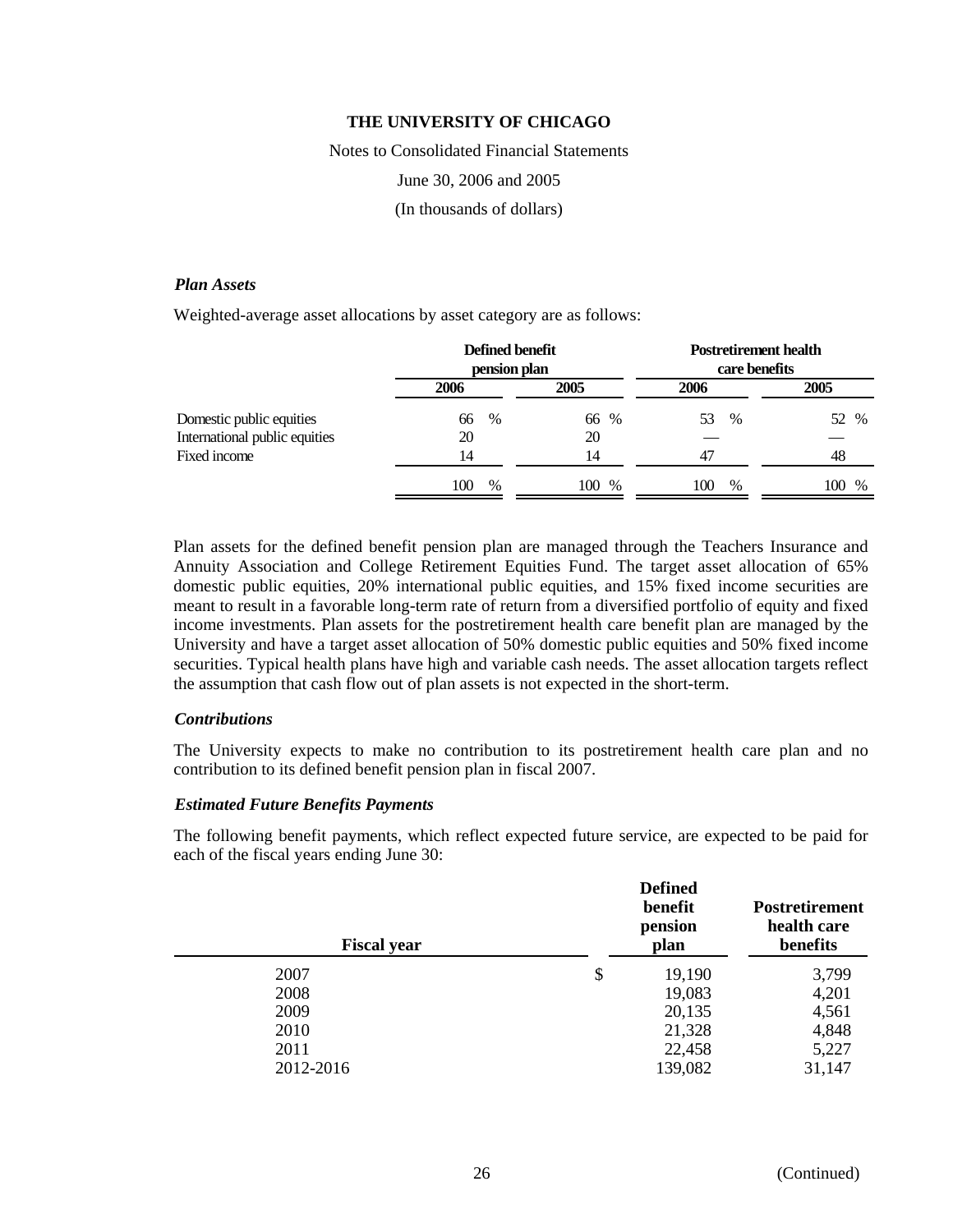Notes to Consolidated Financial Statements June 30, 2006 and 2005 (In thousands of dollars)

#### *Prescription Drug Act*

The Medicare Prescription Drug, Improvement and Modernization Act of 2003 (the Act) was signed into law in December 2003. The Act provides for special tax-free subsidies to employers that offer retiree medical benefit plans with qualifying drug coverage. The University's postretirement health care plan currently meets Medicare's criteria for the tax-free subsidy because the University's plan provides for a higher level of reimbursement than Medicare. The University has recognized the effect of this subsidy in the calculation of its post-retirement benefit obligation, the impact of which is to reduce the benefit obligation by \$37,737 and \$36,076 at June 30, 2006 and 2005, respectively.

#### *Curtailed Pension Plan*

The Hospitals maintains a separate noncontributory defined benefit pension plan on behalf of a former affiliated organization. Prior to assumption, the benefit plan was curtailed by freezing participation and benefit accruals. At June 30, 2006 and 2005, the ABO for the plan exceeded the plan's assets thus creating an unfunded accumulated benefit obligation requiring the recording of a minimum pension liability adjustment of \$7,607 and \$(8,471) at June 30, 2006 and 2005, respectively.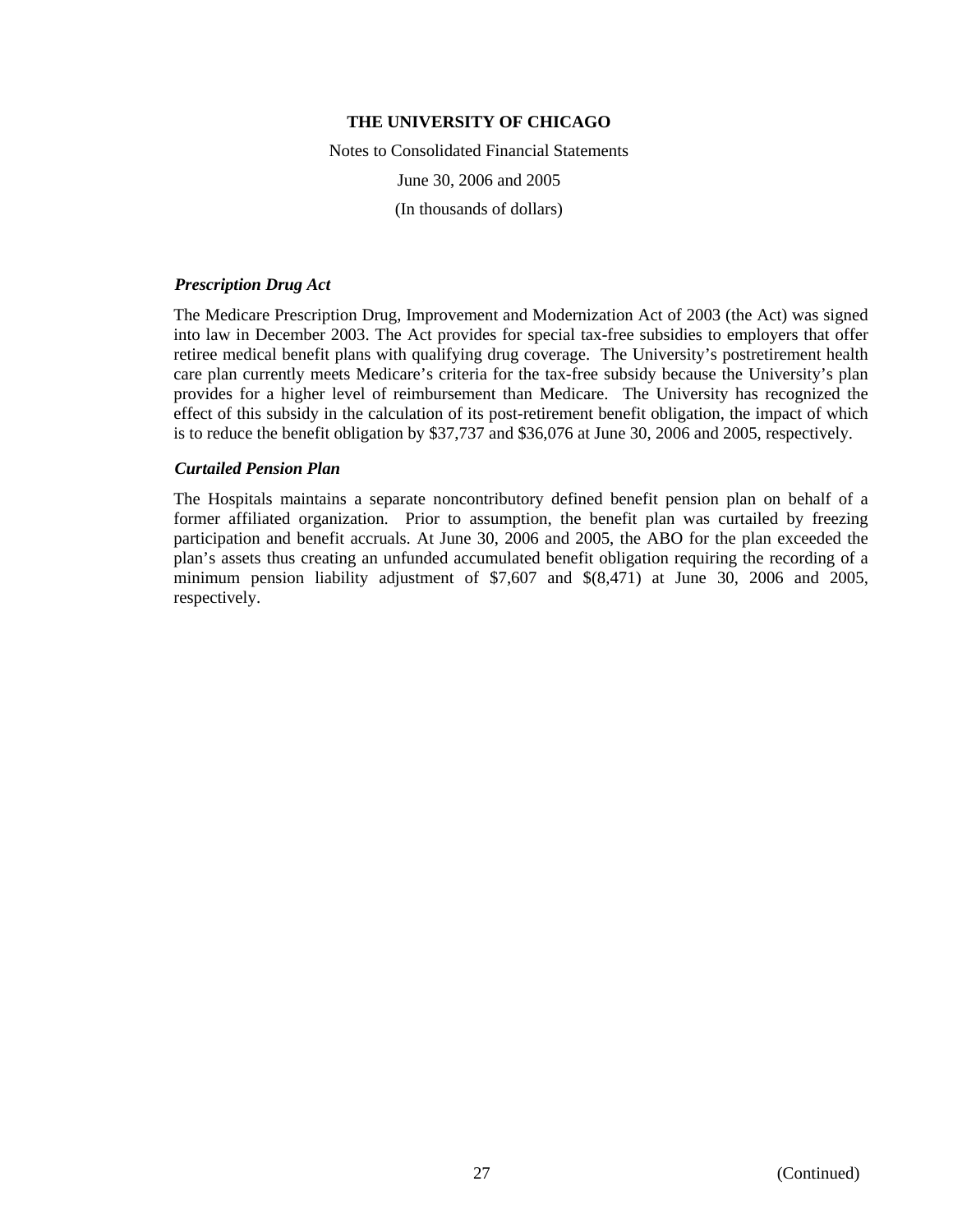Notes to Consolidated Financial Statements

June 30, 2006 and 2005

(In thousands of dollars)

## **(13) Functional Classification of Expenses**

Expenses by functional classification for the years ended June 30, 2006 and 2005 are shown below:

|                                             | 2006      | 2005      |
|---------------------------------------------|-----------|-----------|
| University:                                 |           |           |
| Academic and research:                      |           |           |
| $\mathbb{S}$<br>Instruction                 | 599,662   | 547,553   |
| Research                                    | 217,316   | 212,580   |
| Auxiliary enterprises                       | 110,854   | 104,211   |
| Library                                     | 17,761    | 16,071    |
| Student services                            | 39,044    | 32,808    |
| Operation and maintenance of physical plant | 94,117    | 83,759    |
| Depreciation                                | 78,447    | 71,101    |
| Interest on notes and bonds                 | 32,793    | 25,894    |
| Total academic and research                 | 1,189,994 | 1,093,977 |
| Administration:                             |           |           |
| Institutional support                       | 116,759   | 97,171    |
| Informational services                      | 50,221    | 45,604    |
| Development                                 | 33,470    | 26,306    |
| Operation and maintenance of physical plant | 4,168     | 3,974     |
| Depreciation                                | 6,098     | 5,973     |
| Interest on notes and bonds                 | 1,561     | 1,198     |
| Total administration                        | 212,277   | 180,226   |
| <b>Total University</b>                     | 1,402,271 | 1,274,203 |
| Hospitals:                                  |           |           |
| Hospital services                           | 827,225   | 747,808   |
| \$<br>Total                                 | 2,229,496 | 2,022,011 |

The University's primary program services are instruction and research. Expenses reported as auxiliary enterprises, library, and student services are incurred in support of these primary program activities.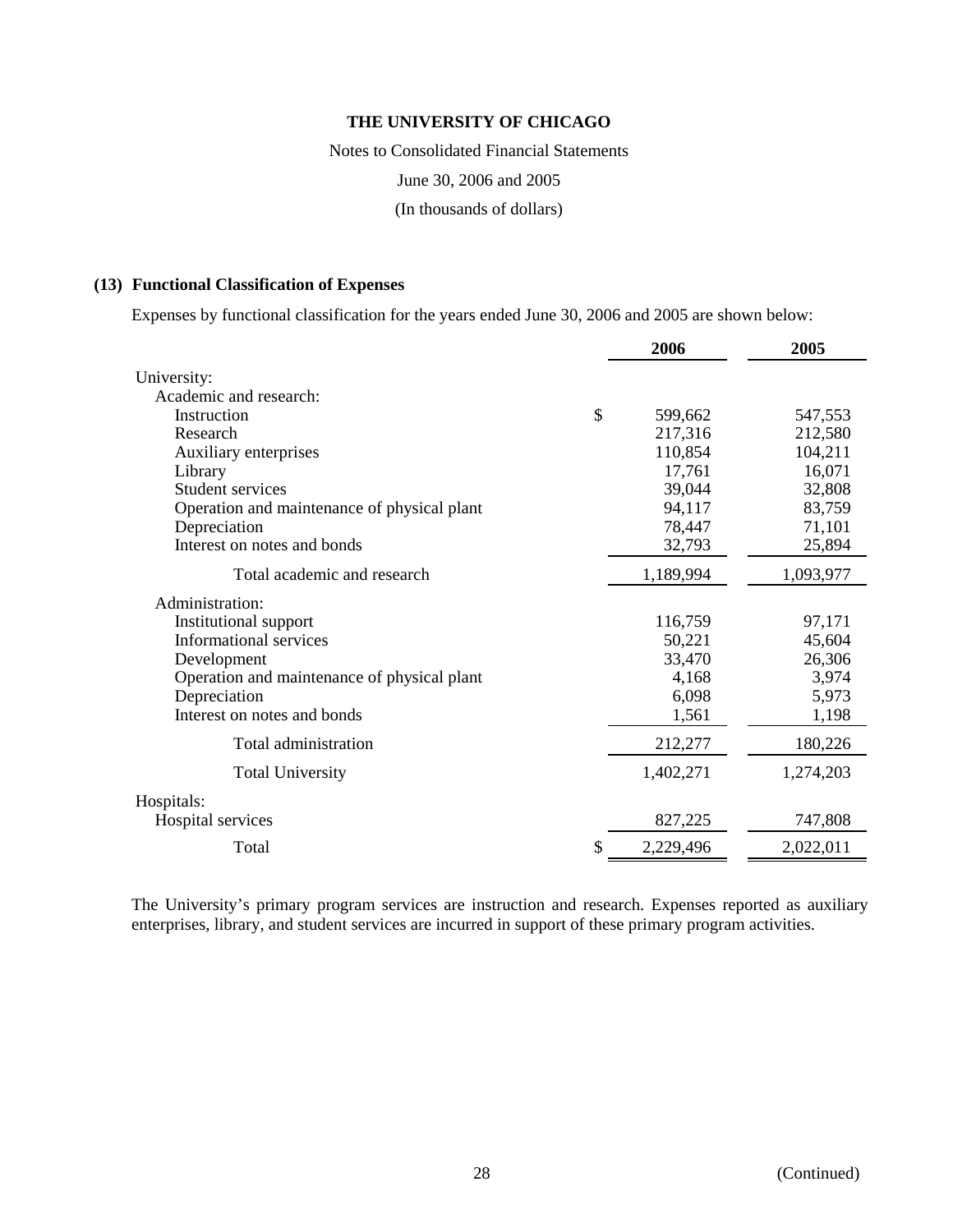Notes to Consolidated Financial Statements June 30, 2006 and 2005 (In thousands of dollars)

#### **(14) Affiliated Organizations**

The University has an ongoing relationship with the National Opinion Research Center (NORC), a not-for-profit organization that conducts research in the public interest primarily for various federal agencies. The majority of NORC's board of trustees are faculty members or officers of the University. Program related revenue for the years ended December 31, 2005 and 2004 was \$97,375 and \$97,339 respectively. Unrestricted net assets at December 31, 2005 and 2004 were \$13,079 and \$10,190 respectively. In addition, the University has guaranteed \$2,271 of NORC's debt. Consolidation of this notfor-profit organization is not required because the University does not have both control and an economic interest.

The University operates Argonne National Laboratory under a contract with the U.S. Department of Energy, which provides for the payment of a fixed management allowance and an additional fee based on performance judged against established measures. The expenditures under this contract and the related reimbursements of \$482,220 in fiscal year 2006 and \$517,495 in fiscal year 2005 are not included in the consolidated statements of activities. Also, net assets relating to Argonne National Laboratory are owned by the United States government and, therefore, are not included in the consolidated balance sheets.

#### **(15) Contingencies**

Various lawsuits, claims, and other contingent liabilities arise in the ordinary course of the University's education, research, and health care activities. In the opinion of management, all such matters have been adequately provided for, are without merit, or are of such kind that if disposed of unfavorably, would not have a material adverse effect on the consolidated financial position of the University.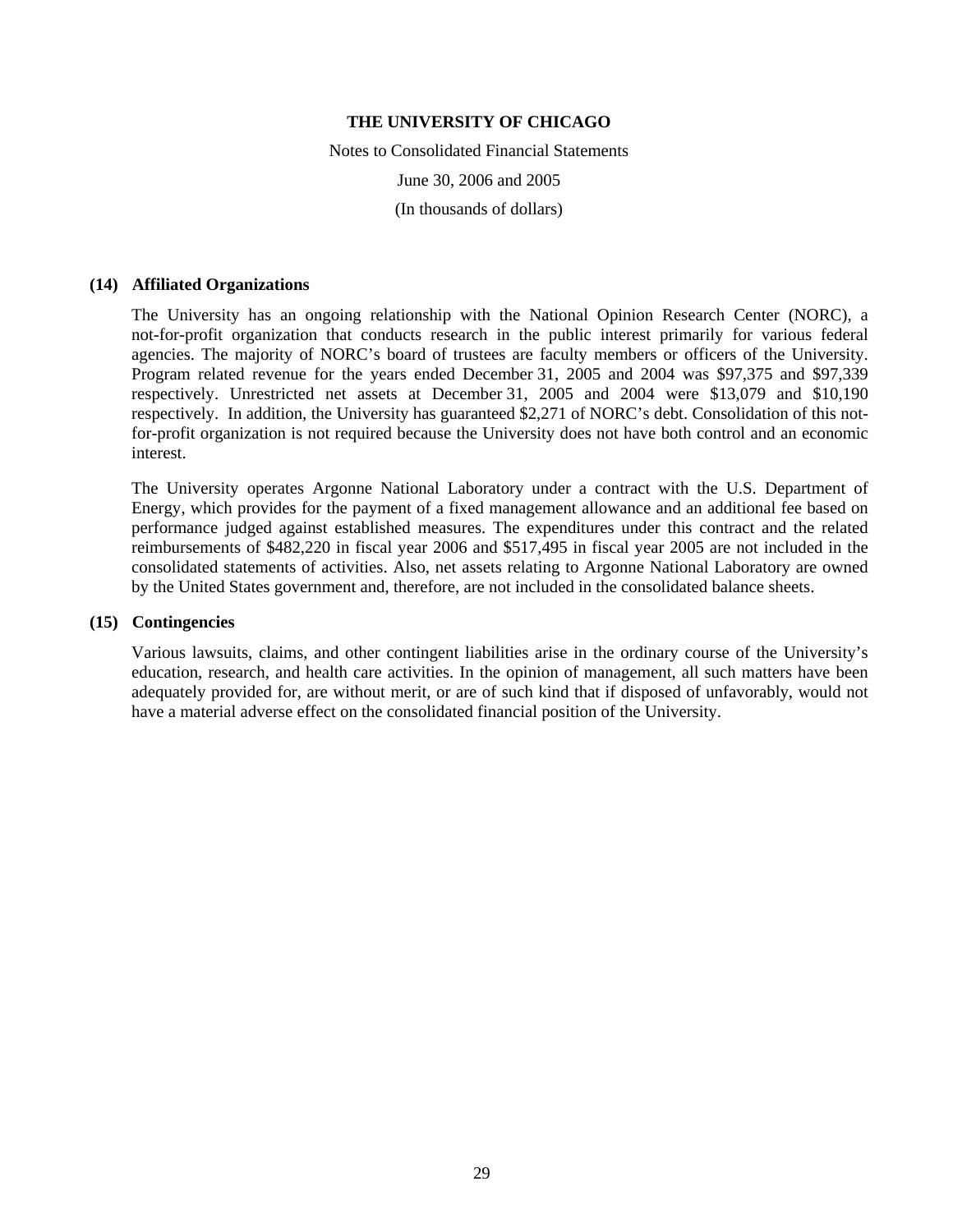## **Schedule 1**

# **THE UNIVERSITY OF CHICAGO**

# Statements of Activities Information – University

# Years ended June 30, 2006 and 2005

# (In thousands of dollars)

|                                       | 2006          | 2005       |
|---------------------------------------|---------------|------------|
| Changes in unrestricted net assets:   |               |            |
| Operating:                            |               |            |
| Revenue:                              |               |            |
| Tuition and fees $-$ gross            | \$<br>445,960 | 420,361    |
| Less:                                 |               |            |
| Undergraduate student aid             | (51, 847)     | (46,329)   |
| Graduate student aid                  | (134, 808)    | (128, 317) |
| Tuition and fees – net                | 259,305       | 245,715    |
| Government grants and contracts       | 317,773       | 305,291    |
| Private gifts, grants, and contracts  | 105,807       | 92,551     |
| Endowment payout                      | 176,648       | 176,840    |
| Earnings on other investments         | 7,044         | 13,490     |
| Patient care                          | 175,569       | 161,873    |
| Auxiliaries                           | 168,770       | 160,725    |
| Other income                          | 122,521       | 97,907     |
| Net assets released from restrictions | 44,923        | 29,397     |
| Total operating revenue               | 1,378,360     | 1,283,789  |
| Expenses:                             |               |            |
| Compensation:                         |               |            |
| Academic salaries                     | 344,814       | 330,129    |
| <b>Staff salaries</b>                 | 333,506       | 298,186    |
| <b>Benefits</b>                       | 191,919       | 155,398    |
| Total compensation                    | 870,239       | 783,713    |
| Other operating expenses:             |               |            |
| Utilities, alterations, and repairs   | 43,113        | 39,035     |
| Depreciation                          | 84,545        | 77,074     |
| Interest                              | 34,354        | 27,092     |
| Supplies, services, and other         | 334,665       | 318,312    |
| Insurance                             | 35,355        | 28,977     |
| Total other operating expenses        | 532,032       | 490,490    |
| Total operating expenses              | 1,402,271     | 1,274,203  |
| Excess (deficiency) of operating      |               |            |
| revenue over expenses                 | (23,911)      | 9,586      |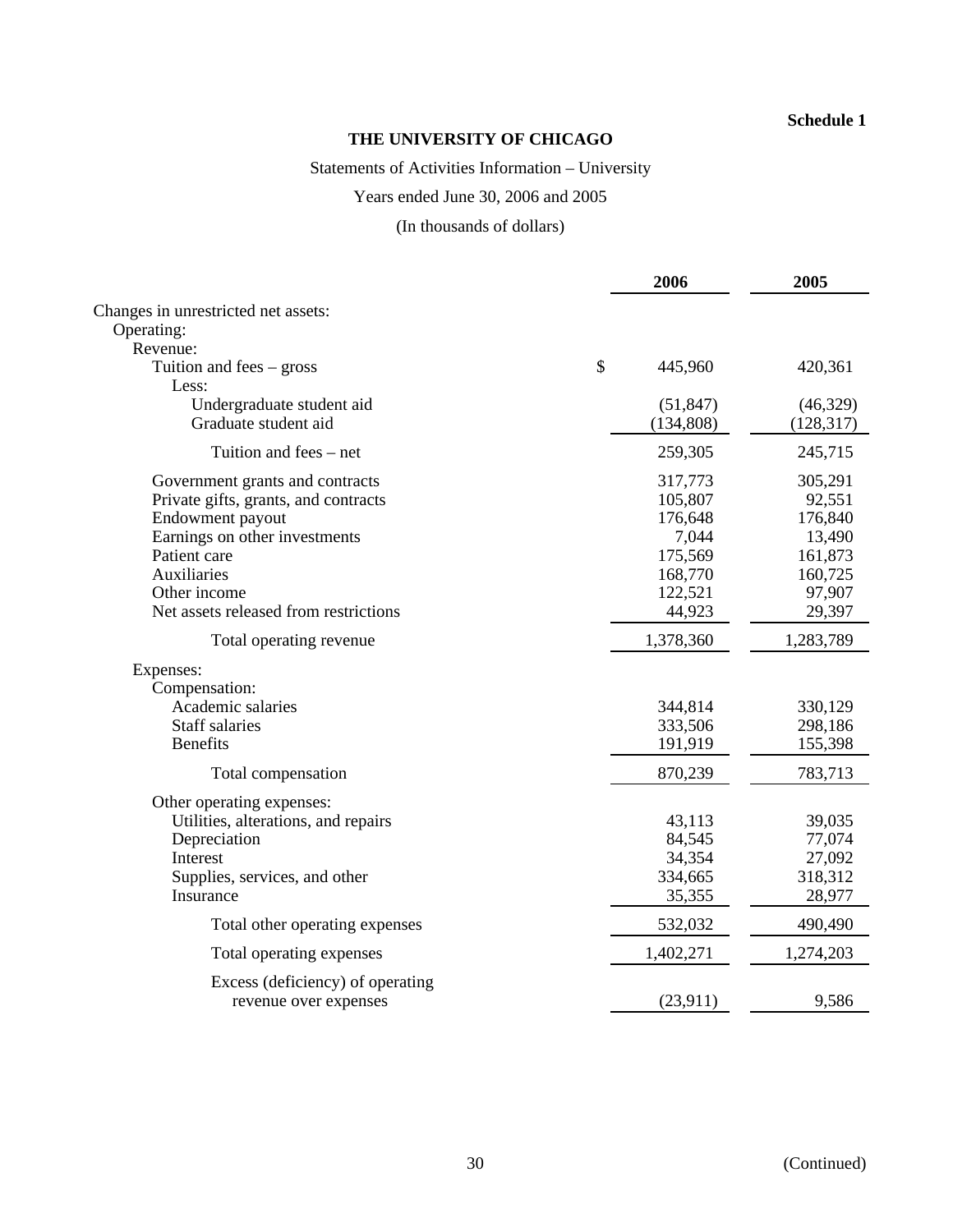## **Schedule 1, Cont.**

# **THE UNIVERSITY OF CHICAGO**

# Statements of Activities Information – University

# Years ended June 30, 2006 and 2005

# (In thousands of dollars)

|                                                   | 2006      | 2005      |
|---------------------------------------------------|-----------|-----------|
| Changes in unrestricted net assets:               |           |           |
| Nonoperating:                                     |           |           |
| $\mathbb{S}$<br>Investment gains                  | 561,219   | 425,294   |
| Minimum pension liability adjustment              | 70,432    | (70, 432) |
| Loss on debt refinancing                          |           | (8,998)   |
| Other, net                                        | 27,803    | (13, 108) |
| Cumulative effect of the change in accounting for |           |           |
| asset retirement obligations                      | (70,056)  |           |
| Change in unrestricted net assets from            |           |           |
| nonoperating activities                           | 589,398   | 332,756   |
| Increase in unrestricted net assets               | 565,487   | 342,342   |
| Changes in temporarily restricted net assets:     |           |           |
| Private gifts                                     | 97,001    | 77,563    |
| Endowment payout                                  | 286       | 285       |
| Investment gains                                  | 1,936     | 3,556     |
| Other, net                                        | (31, 325) | (9,393)   |
| Net assets released from restrictions             | (44, 923) | (29, 397) |
| Increase in temporarily restricted net assets     | 22,975    | 42,614    |
| Changes in permanently restricted net assets:     |           |           |
| Private gifts                                     | 42,053    | 44,086    |
| Endowment payout                                  | 1,853     | 1,728     |
| Investment gains                                  | 3,837     | 2,343     |
| Other, net                                        | 25,482    | 6,544     |
| Increase in permanently restricted net assets     | 73,225    | 54,701    |
| Increase in net assets                            | 661,687   | 439,657   |
| Net assets at beginning of year                   | 4,628,497 | 4,188,840 |
| Net assets at end of year                         | 5,290,184 | 4,628,497 |

See accompanying independent auditors' report.